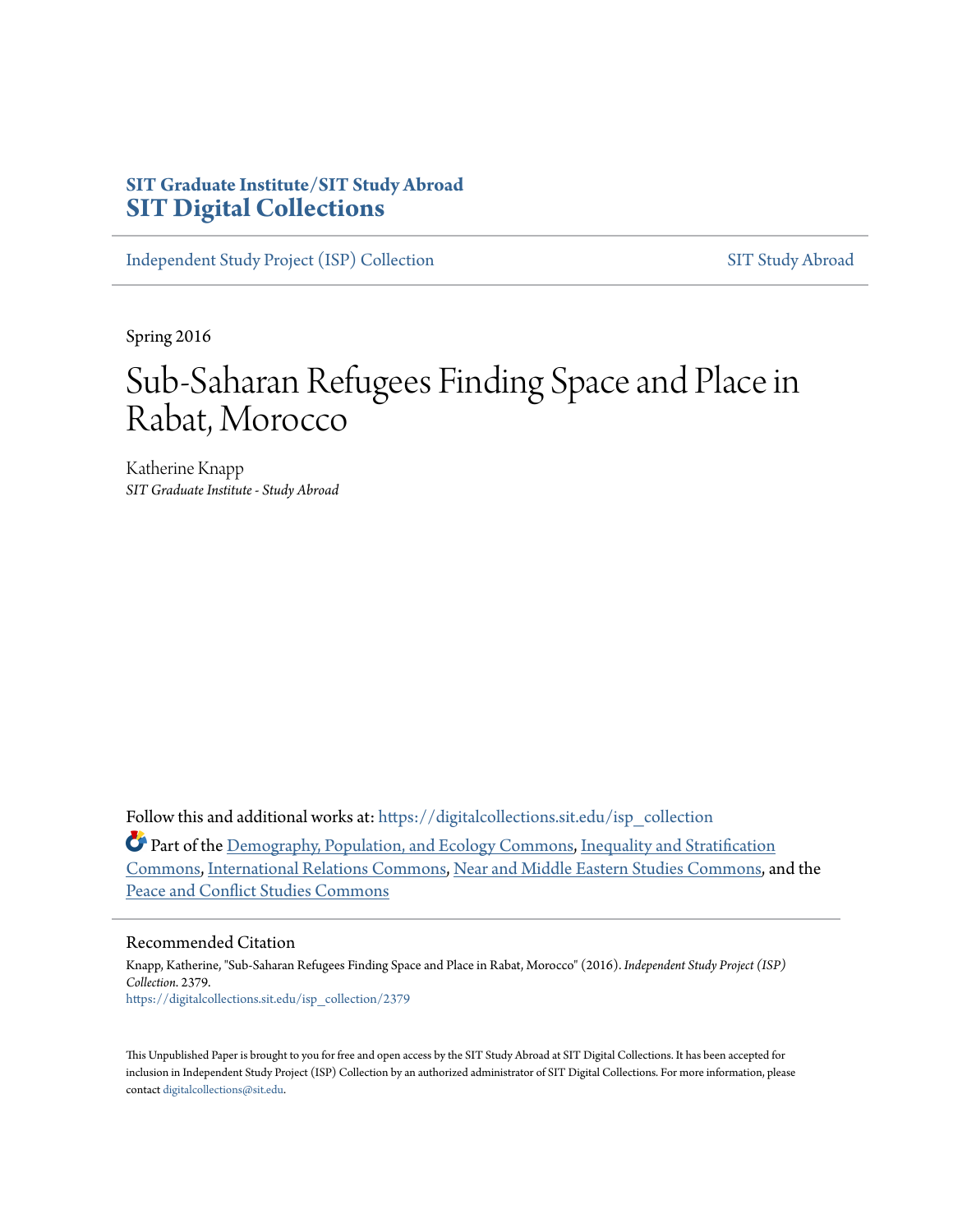## Sub-Saharan Refugees Finding Space and Place in Rabat, Morocco Knapp, Katherine

Belghazi, Taieb Indiana University- Bloomington International Studies

Africa, Morocco, Rabat

Submitted in partial fulfillment of the requirement for MOR, SIT Abroad, Spring 2016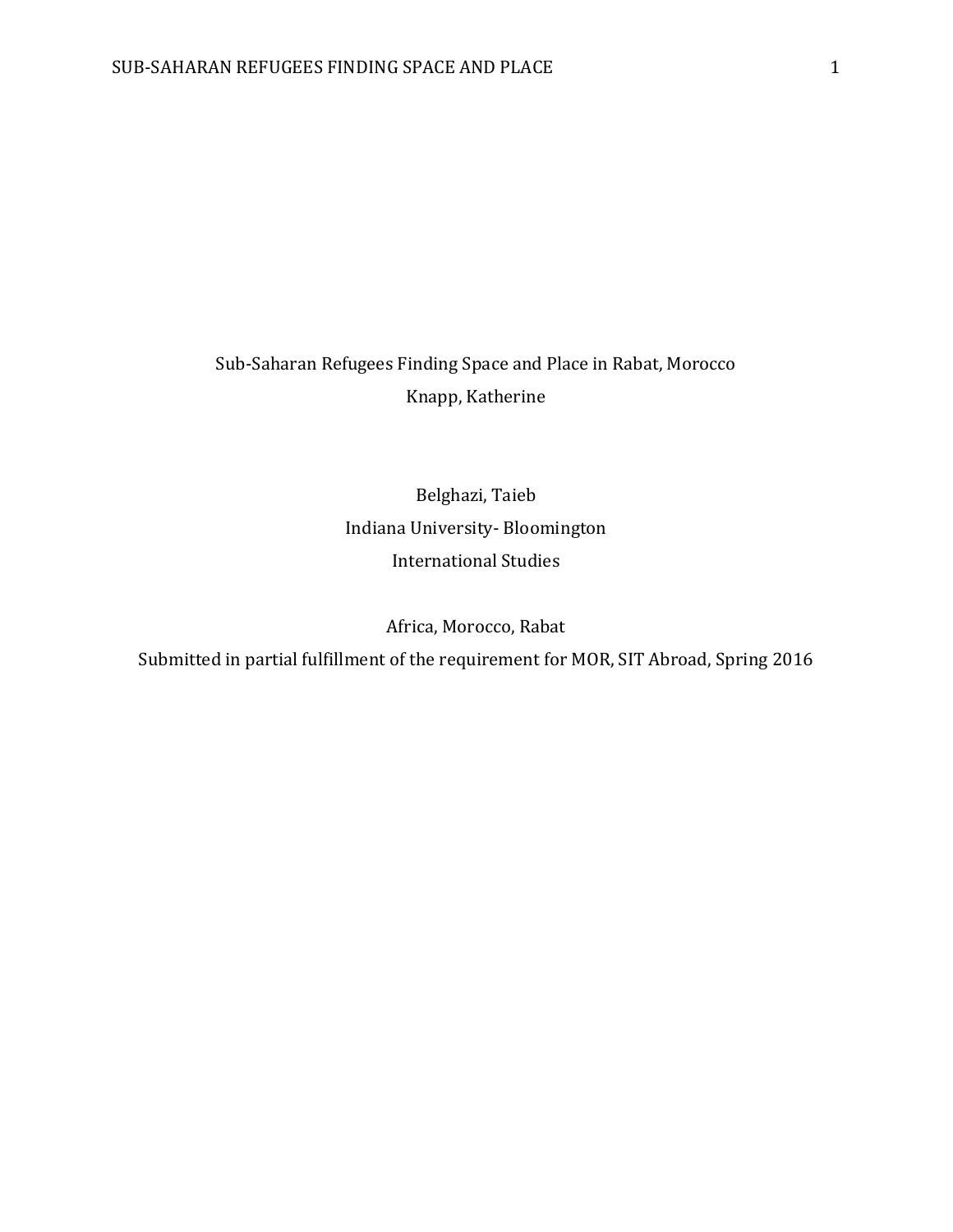#### Abstract

In an attempt to affiliate itself with the Europe, Morocco has aligned its policy closer to the desires of the European Union, including stricter migration borders. As a result, Morocco is becomingmore and more the interstice between a refugee's past and dreamed future until one can manage the journey to Europe or meet their needs in Morocco and return to their country of origin. Under prevailing notions of space as it accommodates systems of power and thought, and with consideration of Asef Bayat's theory of ordinary encroachment, I explore the experiences of Sub-Saharan refugees, economic and political, in Rabat, Morocco, as they occupy and claim space for their own goals. Exploring the opportunities present for Sub-Saharan refugees to access space and obtain private space reveals the spatial bounds put upon them, and consequently, the bounds of their power through financial, political, and social restrictions, which allows insight into the degree to which this population is welcome in Rabat. Gleaning information from reports and interviews with individuals and groups, I find that the understanding of this space as temporary is the largest factor affecting the refugee's use of the space and treatment from locals while inhabiting it.

*Keywords: Spatial Analysis, Refugee, Morocco, Sub-Sahara, Ordinary Encroachment*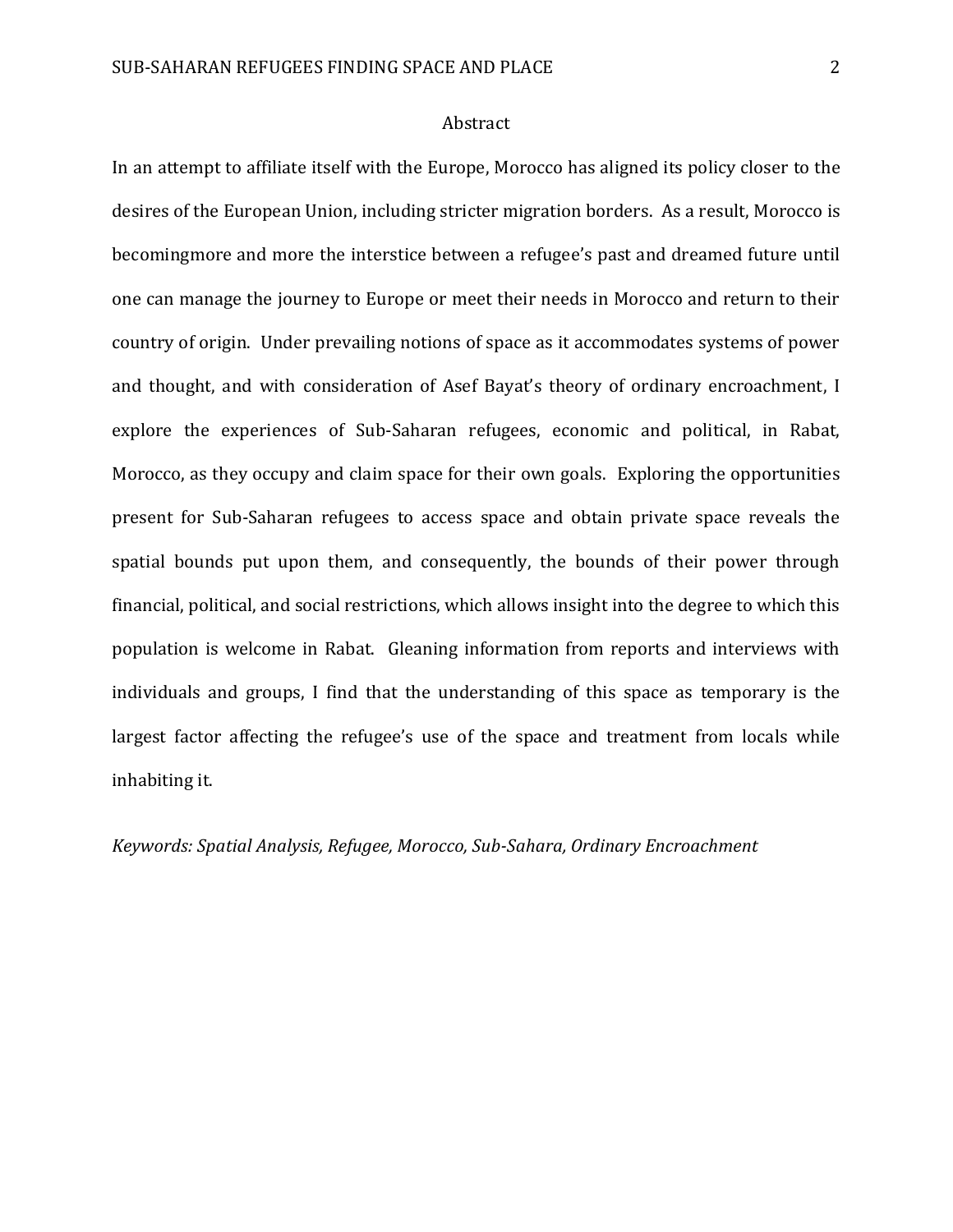## Acknowledgements

For guidance and support during the growth of my research, I want to thank Taieb Belghazi. I also want to recognize my advisor Khalid Chegraoui for his time and assistance. To my classmates, your energy, intelligence, and love formed my experience in this program and inspired my work, and I am grateful to each of you. I want to thank those who participated in my research as interviewees. Your willingness to share your experiences and thoughts with me was instrumental to the momentum of my research and I feel very fortunate to have shared our time together. The biggest acknowledgment is reserved to those who allowed me into their private living spacesto sit, listen, and share food. I will always remember your kindness and powerful words. And to Bruce, for every time you extended a hand to me and shared with me your histories, understandings, and dreams.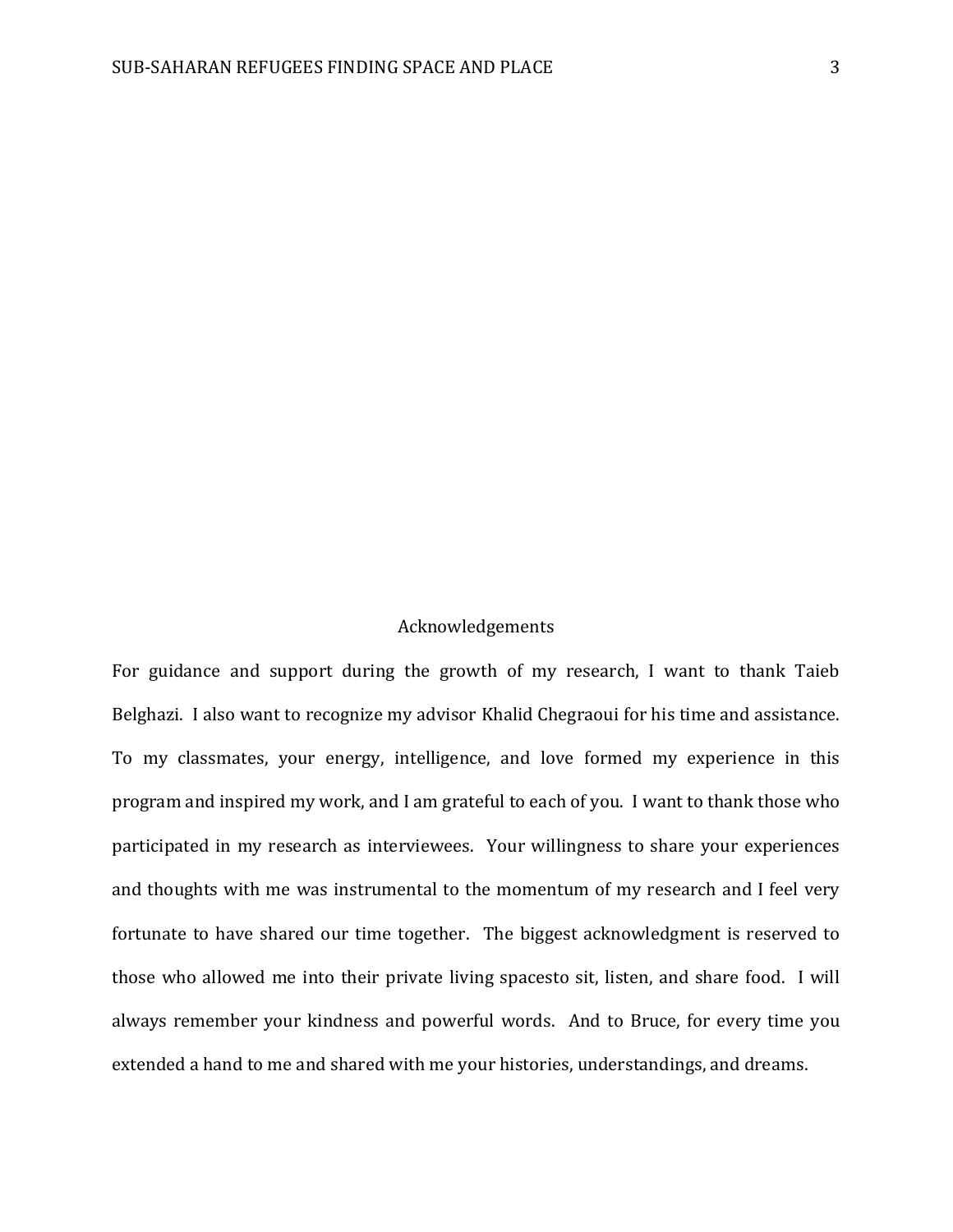## Table of Contents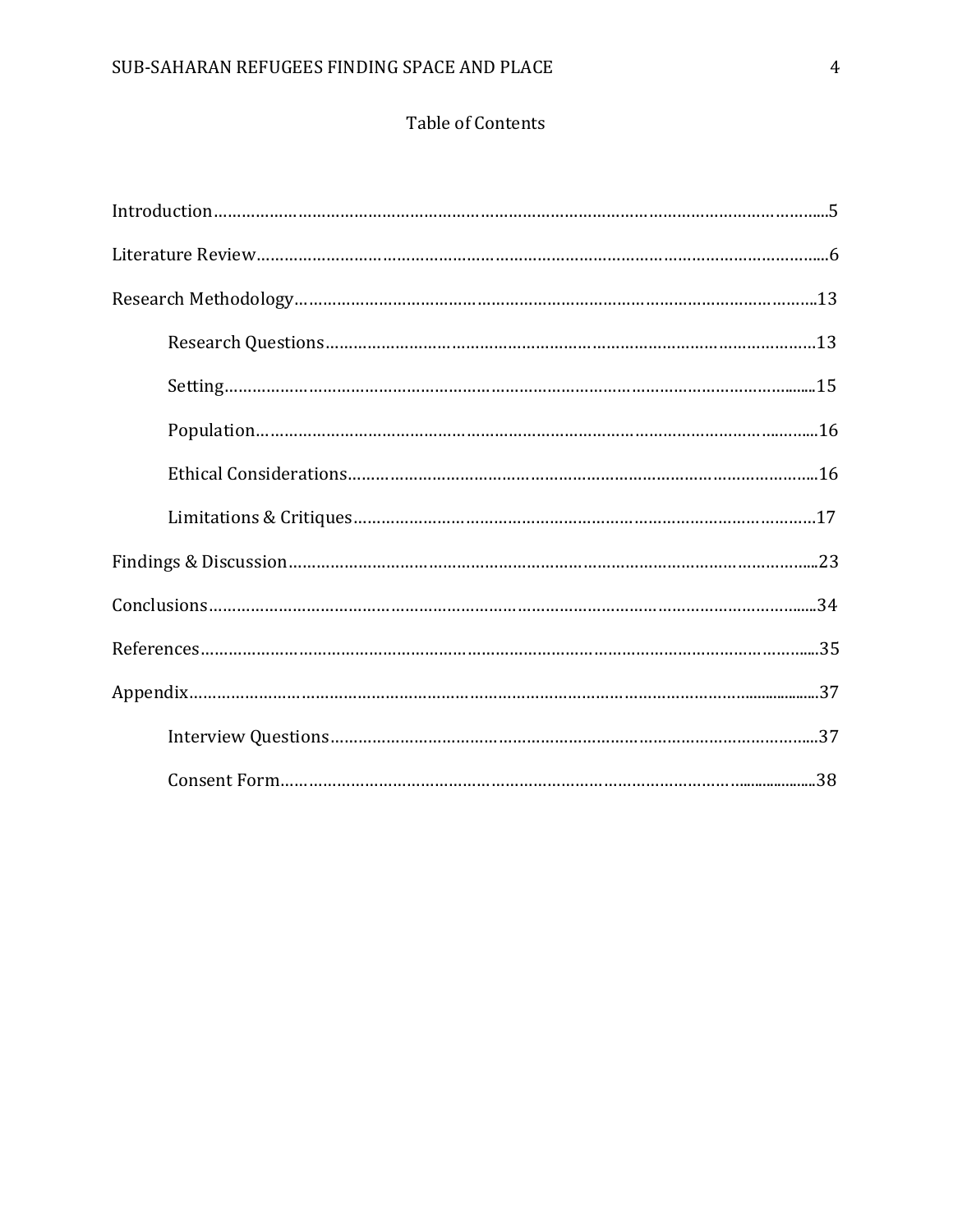## Introduction

This research paper is devoted to understanding the experiences of Sub-Saharan refugees, political and economic, as they acquire and use space in Rabat, Morocco. Involved in its analysis is the consideration of how people rely on other's place of origin to understand that individual's identity and place in their own society. This becomes especially important when considering the movement of displaced people around the world and how societies are willing to accept them into the current bordered nation structures. Oftentimes, problems occur due to the power dynamics acting upon the displaced, who require a degree of acceptance to survive and ideally, find a decent livelihood for themselves and their families. This report contains a review of prevailing literature about culture as it relates to physical space, power structures distributing identity groups across their domain, and the mechanisms employed by the marginalized to subvert the oppression of these structures. Next, I reveal my approach to this research, writing about the questions, demographics, and interview spaces involved in my research in the Methodology. Finally, I expose my findings and relate them to ideas proposed by scholars to answer the question central to my research: considering the opportunities available to Sub-Saharan refugees to acquire space and gain acceptance in Rabat, Morocco, how do they ultimately understand their experience as a refugee in this space and create opportunities for themselves to attain the life they seek?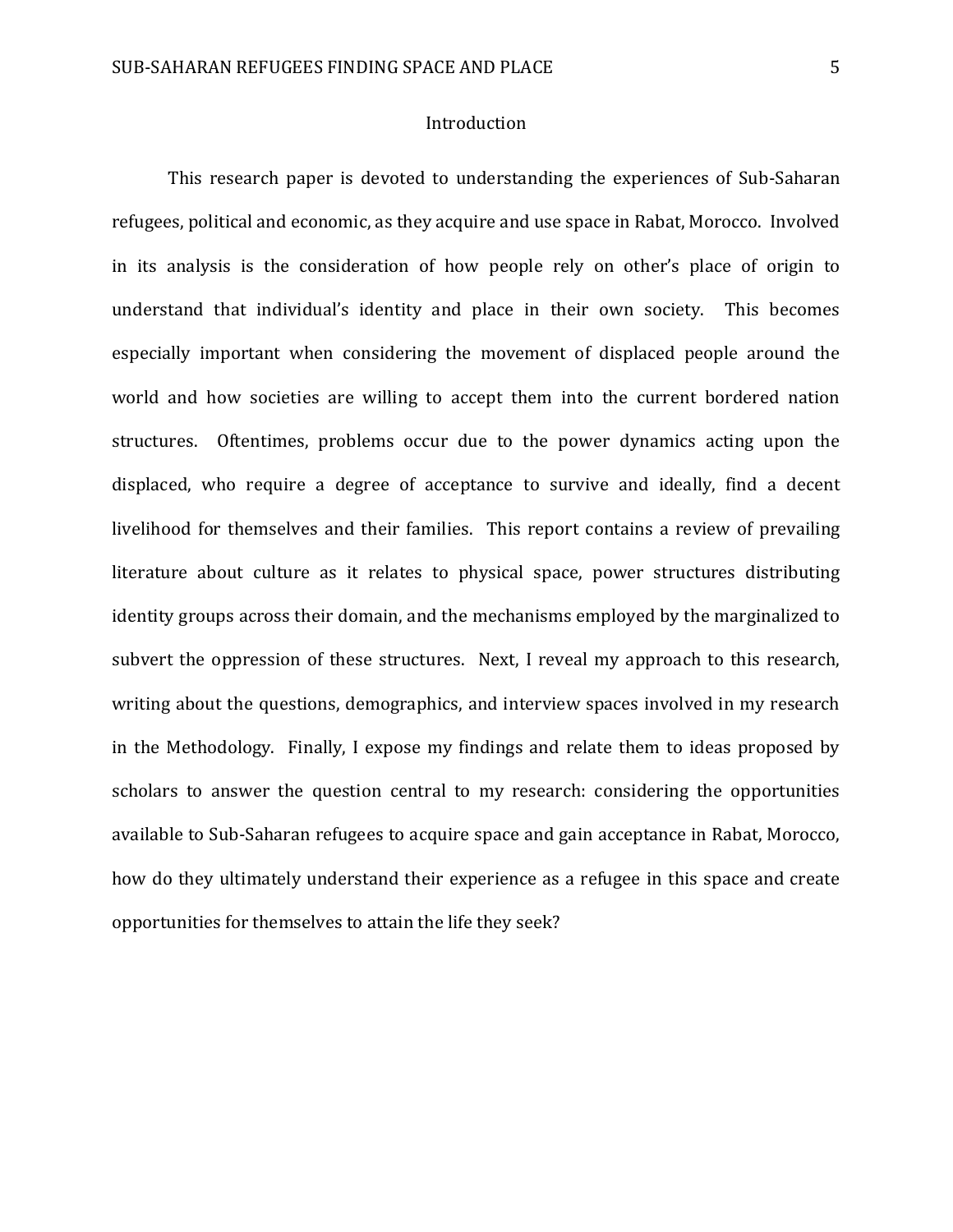#### Literature Review

Despite a variety of notions proposed in academic work about the true content and meaning of culture, prevailing ideas in the minds of the general public rely on culture having spatial boundaries and recognized territorial origins. When culture is viewed as a "mappable object", one can locate the belonging of individuals as their culture associates with their location (Ferguson, 1992). Doing so reveals those whose culture does not match their current location and consequently, does not originally belong to the space.While this is not always the case, especially due to increased globalization stirring a variety of identities together, the production of identity hierarchieswithin spaces continues.

These hierarchies are validated by the following notion that humans have a need for attachment to place (Ferguson, 1992). Those who have been displaced are "unnaturally out of place" and less crucial to the true nature of the area than those considered natives who have claim to the land and consequently, are understood to have more control and power over the land.The normalized ideas about natural attachment to place "lead to defining displacement as a 'pathological condition of the displaced' rather than the consequence of the sociopolitical context" (Malkki, 1992), maintaining that the displaced is the problematic population and one that needs corrective treatment to better accommodate themselves.This mentality simultaneously places power in the hands of the host country and diminishes the dignity of the displaced: continuing to regard this population as uprooted and in need of supportive transplanting, the power is in the hands of those in charge of planting these people and the plant is made reliant on the gardener (Malkki, 1992).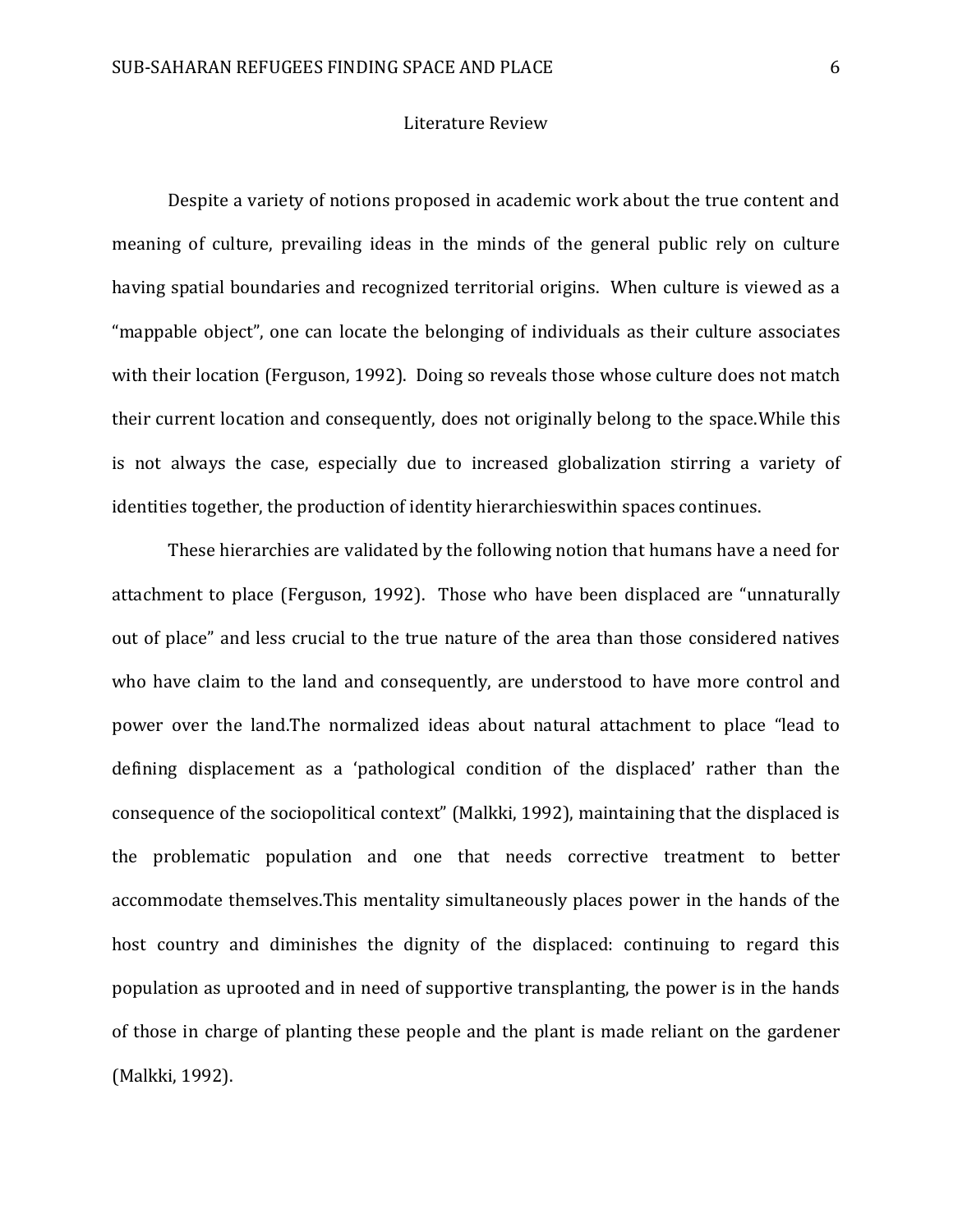Following the line that the power of the displaced is reduced by those promoted as the original inhabitants and by those governing the state in which the displaced currently reside, this population experiences marginalization. Prevailing ideas about the marginalized imply that they are bothpassive and dangerous, which typically justifies their systematic deprivation from the collective benefits of established communities(Mitchell, 1995). Included in this deprivation is the establishment of and insistence upon the core of the nation's vision of the space allotted to the marginalized: oftentimes, locals know merely that these spaces are "somewhere else," a place that they do not ever need to go, and should not (Agier, 2011). This enduring image is typically enhanced by the power systems that gain from keeping the core and marginalized stable underneath their systems, namely those of the state and institutions working for the image of a nation-state.

The nation-state, as defined by Anderson, is a place where boundaries are drawn to mark the ruling area of a state and the people within those boundaries are a homogenous and united nation under that state (Anderson, 1983). Like the concept of culture, the nation-state inherently links people to places by promoting an image of who belongs as opposed to the "other," which does not (Said, 1977). Because they do not belong, nationstates view foreigners as a people that need accommodating. However, the spaces allotted are typically outside of the center, in the periphery, which enhances the spatial hierarchy: already understood as out of place, foreigners are then given boundary spaces, which removes them from the center's activities, concern, and attention.

Aiding the state in organizing resources and people to make for a more efficient and powerful nation, urban planners have the power to design spaces that attract and accommodate certain desired users (Mitchell, 1995). As Lefebvre states, urban planners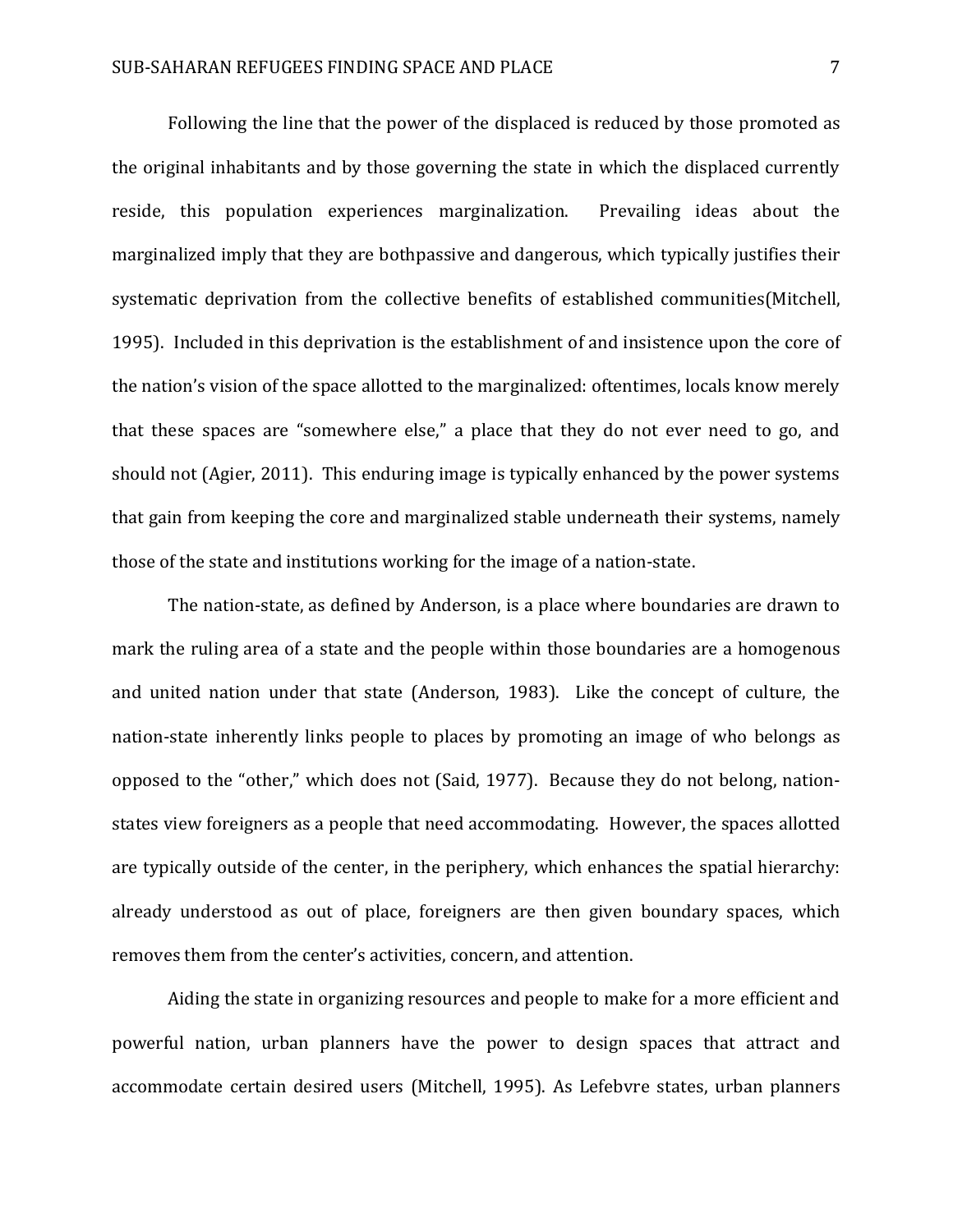are vested with the power to "distribute various social strata and classes across the available territory, keeping them separate and prohibiting all contacts- these being replaced by signs (or images) of contact" (Mitchell, 1995). Planners can position foreigners within the nation as they see fit, thereby maintaining that foreigners are under the power of their spatial organization and under their power when constructing an image of their relationship with the foreigners. Not just urban planners, but more broadly all agencies that construct infrastructure and advertisements obtain and utilize this power as they, or those funding them, find appropriate.

Again, people create spaces for certain populations. Once users of these spaces are defined, this population is deemed "representative" and all others can be removed because they are deemed dangerous to the order of the space, if only because it threatens the image of the space. As Mary Douglas writes, "representing disorder is very close to representing danger" in established communities (Larson, 2011). Ideas about a space become crystallized and when the "other" enters the space, they are easily identified and appear more invasive than they actually are. As is the case of Mitchell's study of People's Park, the homeless people that occupied the park after it was renovated were thought to be very problematic and non-representative of the park users, namely the refined middle class property owners. Perceptions of the homeless made them threatening to the order the designers and users desired and formed worries about the safety of the area. In fact, crime rates were not higher, but perceptions can be more important that reality, and they can even reveal alternative realities (Mitchell, 1995). In the case of a nation, displaced people represent disorder because, like the homeless, they are unknown and without establishment in the "representative" community. As more displaced people arrive, they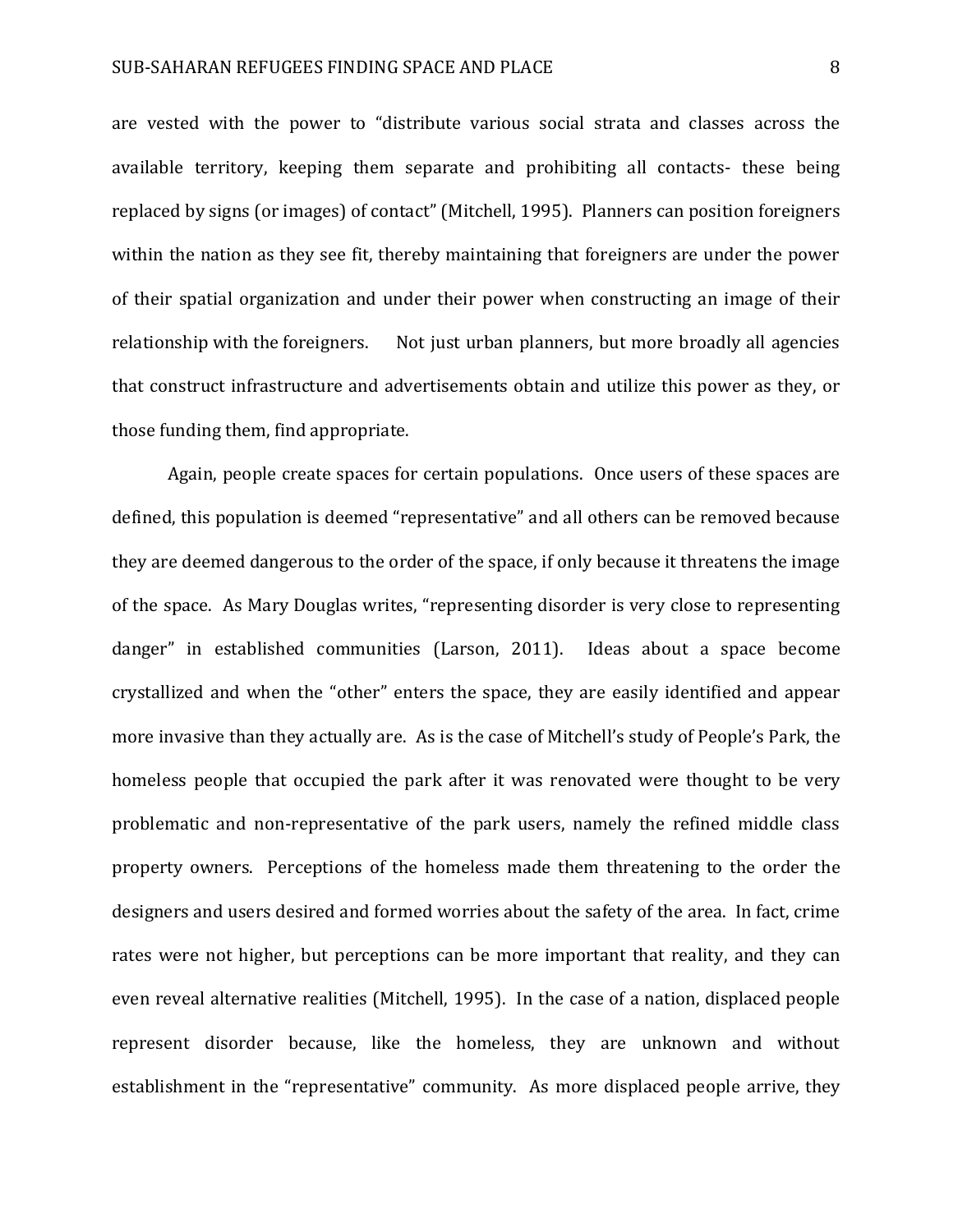can be quickly noticed as outsiders, and a seemingly incalculablethreat. However, the "unrepresentative users", while they may not be the intended users and allowed the privileges of a space, such as being recognized for their contributions to the space, can and still do inhabit, use, and contribute to space. This lack of recognition, which can be intentional as Lefebvre suggests, relates to Foucault's analysis of refugees being forever "confined outside" because they are displaced from their original space, kept around the periphery, and not recognized for their presence alongside the local population (Agier, 2011).

Recognizing the strategies used to maintain power dynamics over the marginalized within states, NGOs are established to step in as caretakers, but as they make up for structural issues within the state, they also reinforce the power of the state. Asef Byet contributes that as governments shifted from socialist to liberal economic policies, the responsibility of the state to its nations welfare drastically decreased, contributing to an increase in the number of marginalized individuals and a more intense state of marginalization by those already experiencing marginalization. This shift was made with the promise of wealth eventually trickling down to the marginalized populations, and with the recognition that those already poor would suffer greatly during this transition. NGOs and international aid systems are held responsible for aiding in the meantime, but evidence shows that these forms of aid are not entirely effective and can act to aid the state more than the poor it was advertised to benefit. The pitfalls of NGOs lie in their "structural constraints," namely, their lack of organization, unaccountability, and professional middle class leadership, which inhibitmeaningful development strategy. These problems make NGOs largely incapable of seriously impacting the marginalized for the better, but because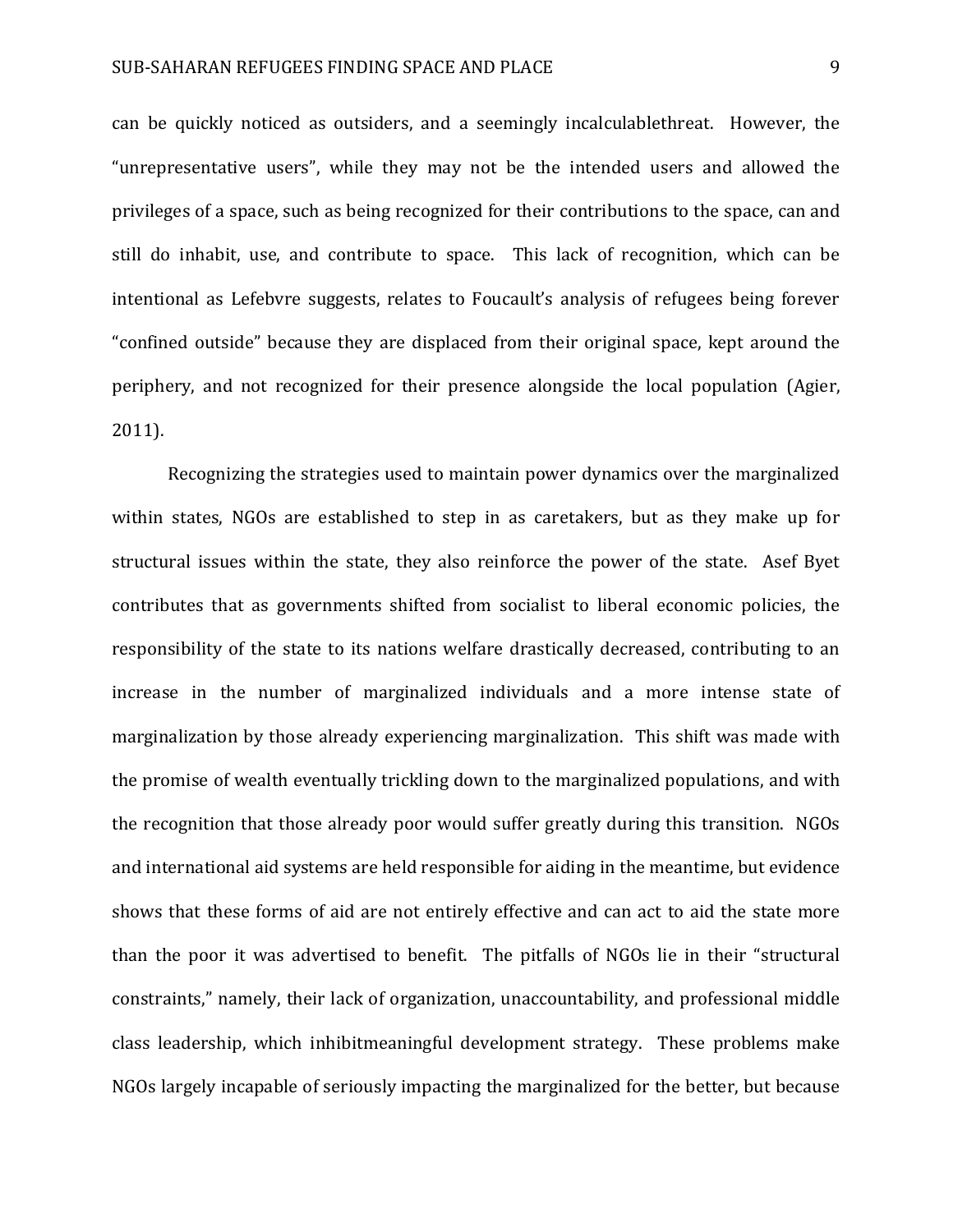the general public's understanding is that states permit and are grateful for the existence of NGOs advertising aid to poor populations, states can gain credit for helping their citizens receive aid, which pacifies concerns about the state's lack of responsibility, maintaining its power (Bayat, 2010).

Knowing that they are not receiving the care that they are advertised to be receiving, analyses show that the marginalized seize control over their marginalization and use the system for what they can to benefit themselves and move up in society.Two proposed mechanisms are maintaining Morocco as an idea of interstice and "the quiet encroachment of the ordinary," proposed by Asef Byet. An interstice is an inhabitable space between one boundary and the next. Due to the tendency for Morocco to be a transit country for refugees, it could be useful to consider the mental space of a refugee within Morocco. Thinking of one's space as an interstice allows for the freedom to overcome and diminish the power of borders and control that others attempt to assert (Ferguson, 1992).The second observed mechanism for the marginalized to empower themselves within the prevailing power systems is "the noncollective but prolonged direct action by individuals and families to acquire basic necessities of their lives in a quiet and unassuming illegal fashion" (Bayat, 2010). This approach is not defensive as the interstice proposition may be; instead it is active in seeking higher positions for themselves within the society. However, it is not solely self-transforming; there is evidence that large numbers of individual encroachments can slowly alter "many fundamental aspects of state prerogatives, including the meaning of order, control of public space, of public and private goods, and the relevance of modernity" (Bayat, 2010).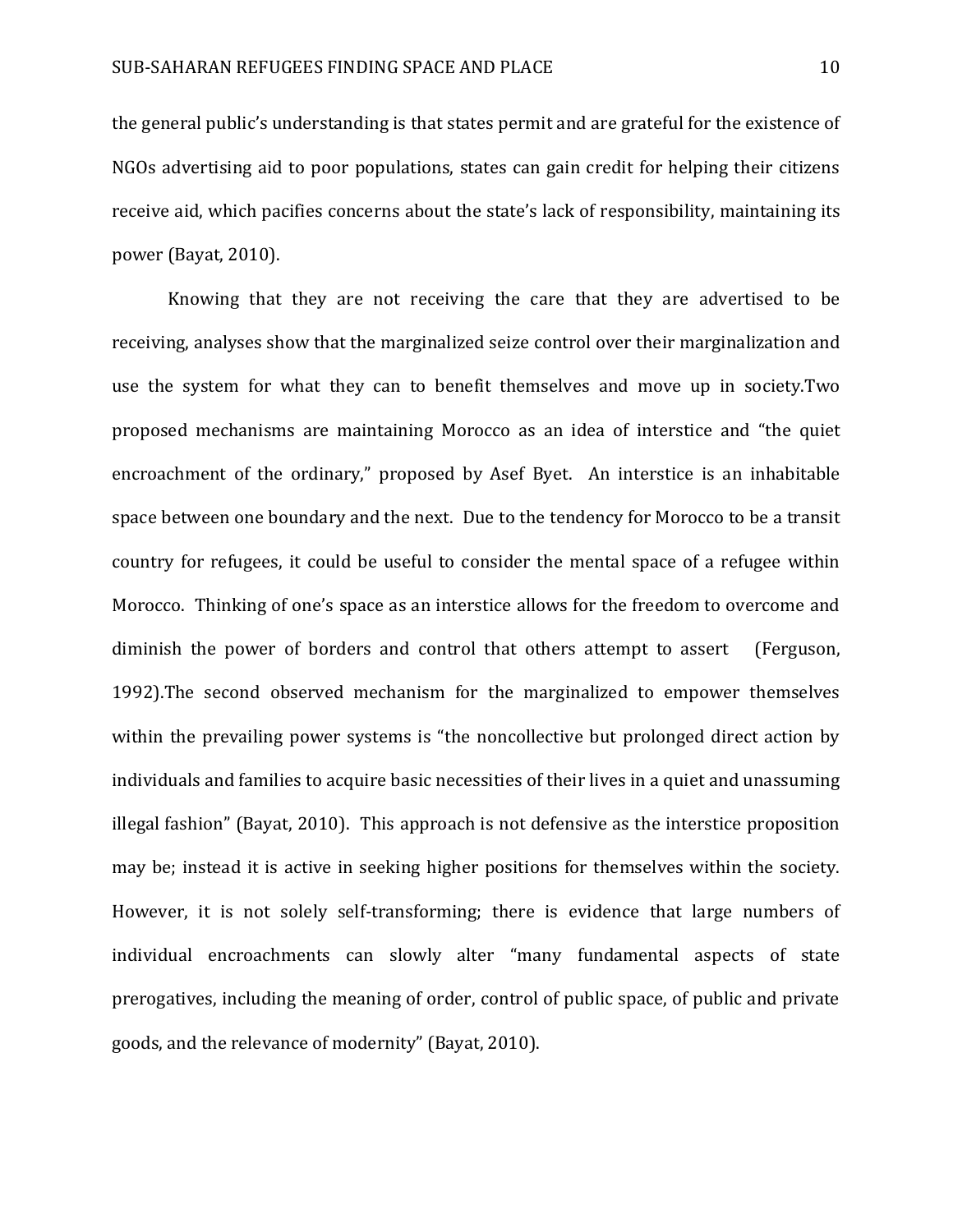The following research uses Morocco as the representative nation-state, and explores political and economic refugees as examples of marginalized, displaced others. To assess the current modes and attitudes of contact between the Moroccan state and society, its Sub-Saharan refugees, it is imperative to relay Morocco's history ofacting upon and interacting with refugees. When Morocco gained independence in 1956, the state began thinking more consciously of its borders. This measure was taken to build a national identity that could combat issues with the bordering countries of Spain, Mauritania, and Algeria. However, it was not until 2003 that Morocco declared an active stance on migration. In this year, the country released Law 02-03, which stated that it would aid the European Union in reducing irregular migration from Morocco to Spain and that it would help fight human trafficking between North Africa and Spain. It can be inferred that these statements were made to formally begin aligning itself with European political initiatives for potential economic benefits. In 2005, Moroccan authorities tried to expel more than 700 arrested migrants through the desert, showing how active it managed to become in that two-year span. However, Morocco continued to be exposed of management atrocities when Doctors Without Borders formally exited Oujda in 2013 to express anger with the authorities' treatment of migrants (this move also reveals how states are reliant upon NGOs to maintain its stability and image of the nation). That same year, a documentary aired on BBC accused Morocco of human rights breaches on migrants (Lahlou, 2015).

Considering Morocco's history, one can begin to assess the current Moroccan climate for accepting and accommodating refugees. According to the UNHCR's definition, a refugee is one who has "well-founded fear for [one's] personal safety" in country of origin, one who fears persecution for race, religion, nationality, and one whose country of origin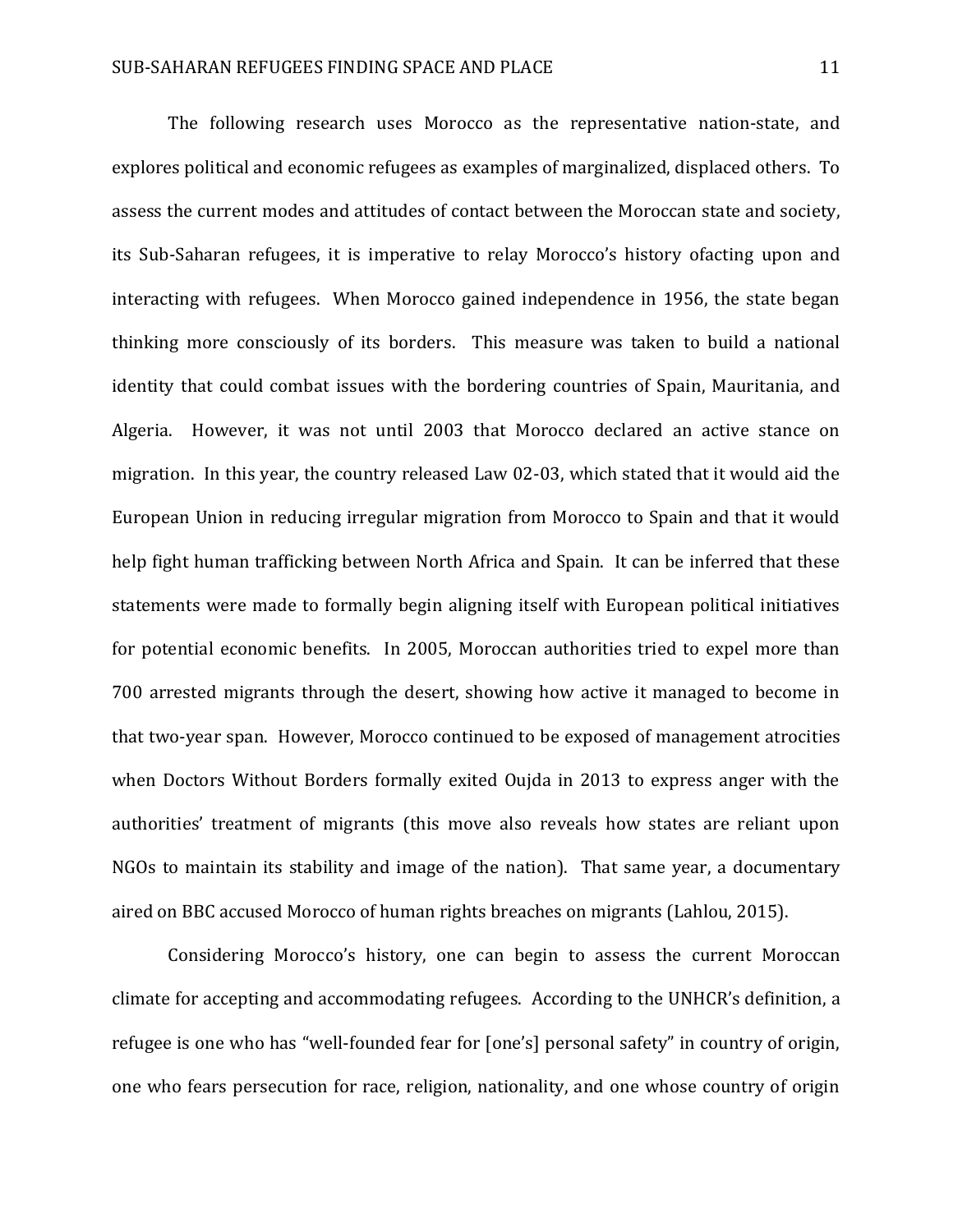cannot or does not want to protect one from these threats (Guidebook, 2006). If an individual meets each of these requirements, one can be considered for an official refugee status. This is highly sought after status and the UNHCR does not grant them quickly to just anyone. It can take years for an individual to acquire this status, and until one does, one is often subject to impoverished conditions and violence from the public and authorities. However, even after attaining this status, one cannot be certain that one's circumstances will improve. The 2010 GADEM report stated that Moroccans possess ideas about "black" populations, Moroccan or not, which lead to their oppression, socially and financially. These ideas include considering any black person to be a descendent of slaves, which accrues associations to "savage" and "under-developed" discourse about this image of person. Consequences of these associations lead to even Moroccan authorities reinforcing racism. For example, if a refugee reports a complaint to the commissariat, the individual runs risk of being returned to the closed border between Morocco and Algeria even though this is against Moroccan policy. More commonly, racist remarks will not be condemned even though Moroccan penal code states that public insults will be repressed. The racism present also discourages Moroccans from accepting job requests from black people and refugees, especially, hindering the refugees' abilities to begin helping themselves within the country. (Note on Racial, 2010).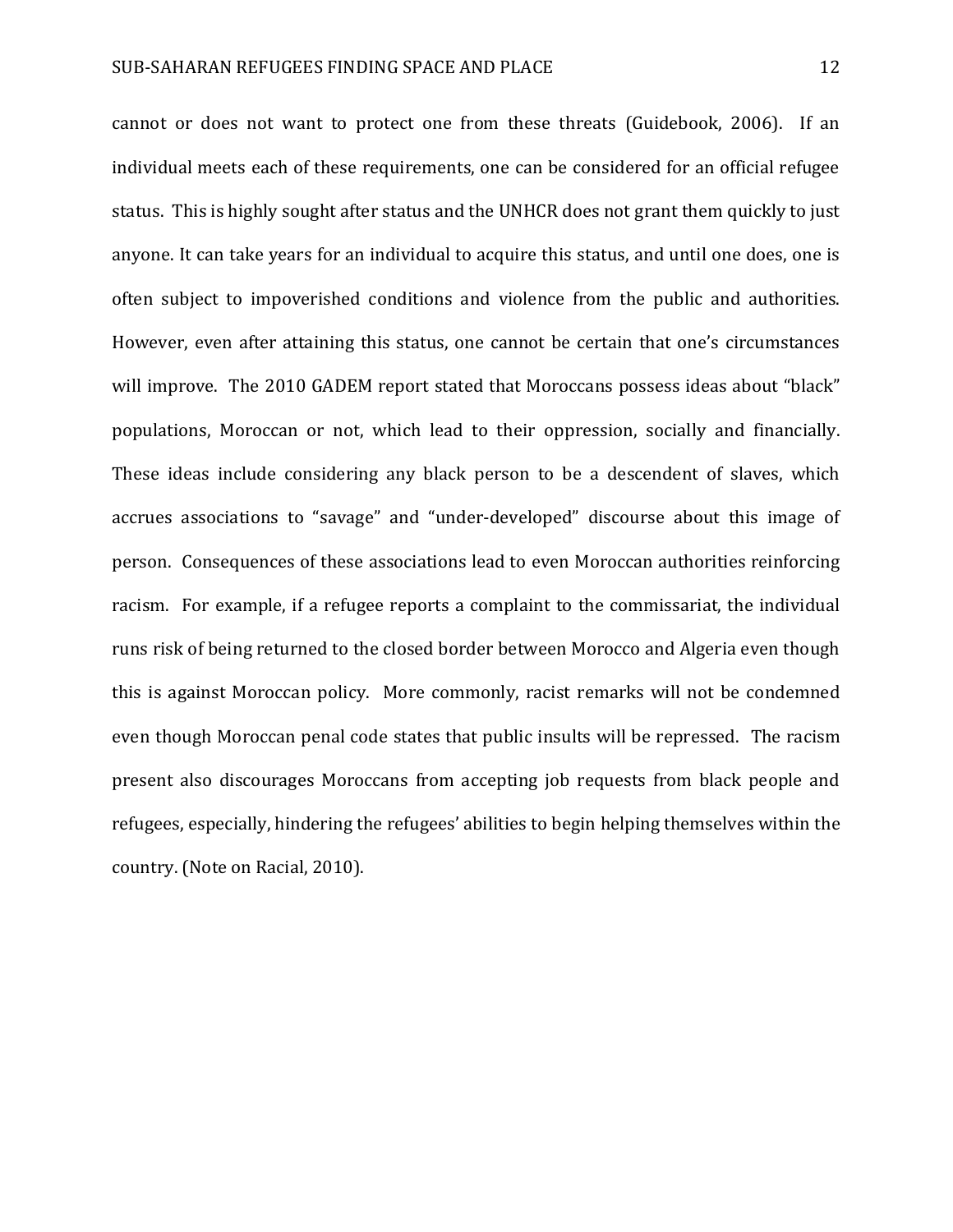## Methodology

I set out to analyze various spatial interactions between Sub-Saharan refugees (political and economic), the Moroccan state, and society in Rabat, that reveal the extent to which Sub-Saharan refugees are accepted to participate in Rabat's economy and society as well as the mechanisms Sub-Saharan refugees apply to claim the spaces they are allotted and take as their own. The latter inquiry includes exploring the extent to which Sub-Saharan refugees desire to integrate themselves into Rabat's society. Research is conducted through analysis of previous research concerning the way that marginalized communities utilize space, participant observation of Sub-Saharan refugees, and interviews with individuals among those observed. Below is a list of the general questions and discussion of their importance, which determines the methods to explore the questions. Following is information about the location of my interviews, the demographics of my interviewees, ethical considerations, and the limitations and personal critiques of my work.

#### RESEARCH QUESTIONS

## *What opportunities are available for Sub-Saharan refugees toacquire space?*

Just as a vote in a democratic election sounds one's voice and carries power in the debate, one's physical presence, present willingly or reluctantly, is an individual's addition to a physical geographic community, which also carries power. Because physical space is largely limited or finite within borders of defined communities, taking up space reveals the power of the individual that is able to occupy this space. This power is enacted by mere access to the community and when an individual can participate in this community.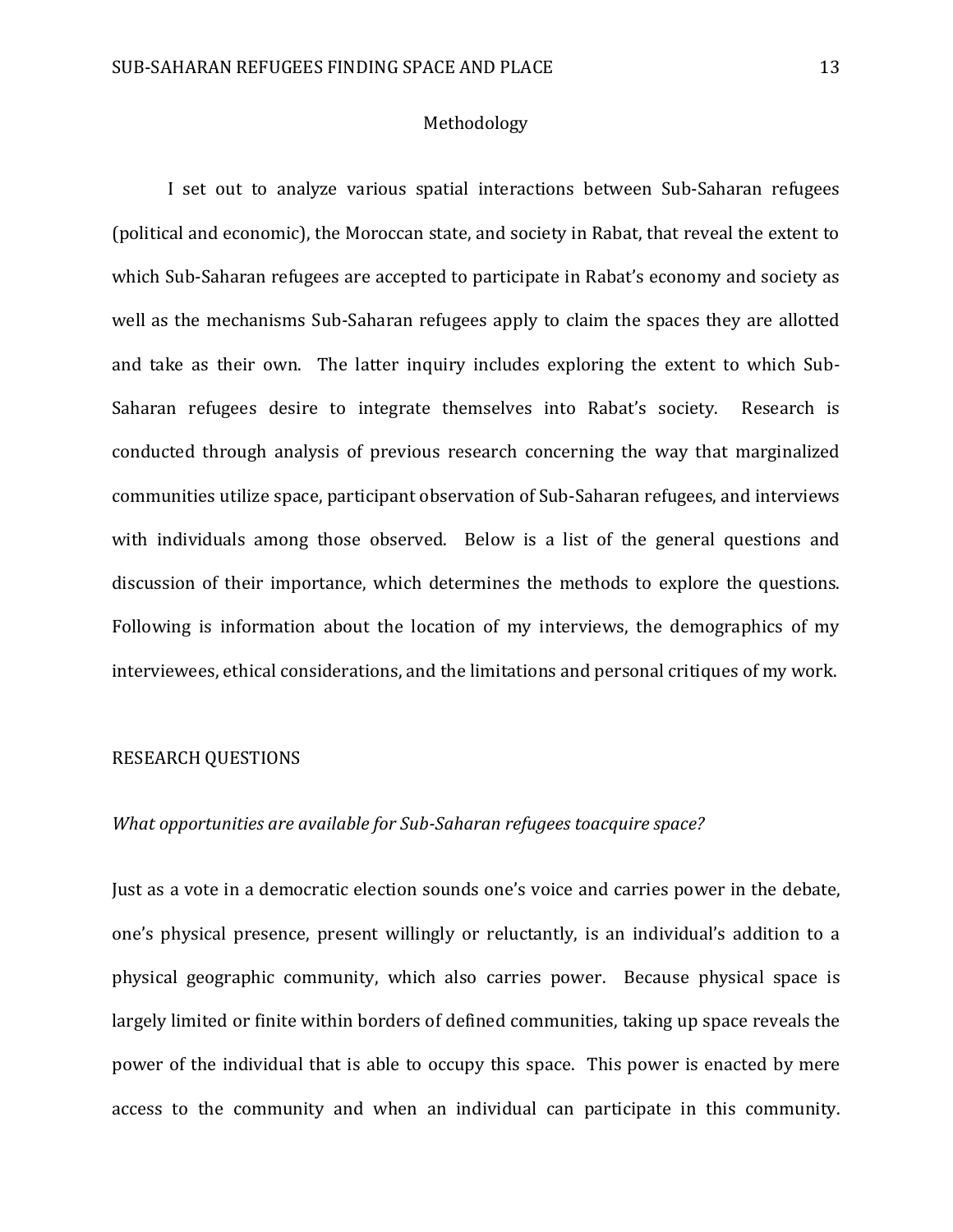However, all individuals are not allotted the same access clearances in a community; zones are subtly or overtly constructed so that certain individuals with higher privileges can entera greater range of spaces while those of lower privilege are restricted through the authority of financial, political, or social bounds.Consequently, theopportunities had by certain groups within communities to access space show the extent to which they are welcome and privileged in the community. Furthermore, the ability for an individual to declare a space as one's own through, for example, the acquisition of a private living space or claiming of public street space from which to vend, reveals greater power of the individual and heightens the amount of power enacted by the individual on the community. Exploring the opportunities present for Sub-Saharan refugees to access space and obtain private space reveals the spatial bounds put upon them, and consequently, the bounds of their power through financial, political, and social restrictions, which allows insight into the degree to which this population is welcome in Rabat.

## *How do Sub-Saharan refugees claim these acquired spaces as their own?*

Refugees carry themselves with them when they travel. Upon entering Morocco, and upon entering Rabat, refugees import their identity, comprised of past experiences, traditions, morals, and ideals.Once Sub-Saharan refugees have acquired space, private or public, one considers how they occupy and alter the Moroccan space to accommodate themselves and their identities. The purpose of this inquiry is to understandthe different approachesrefugees take to engaging with their space and community, which can reveal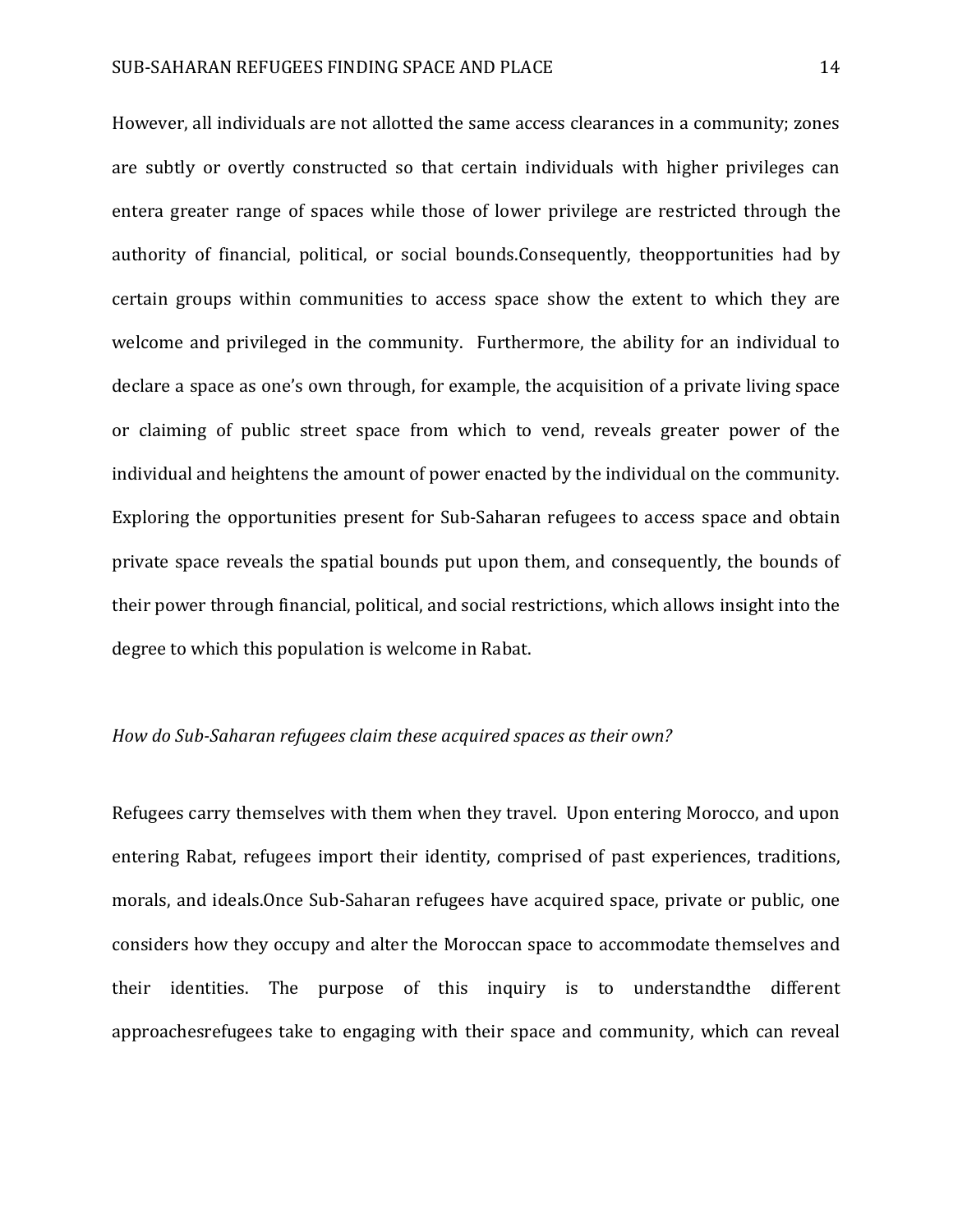both their ability to integrate into the local community by becoming aware of local customs and codes, and the extent of their desire to do so.

#### *What do Sub-Saharan refugees want from these spaces?*

By their name, refugees are in search of a life without the oppression and fear they experienced in their country of origin. They want to create a better life for themselves and oftentimes for their families in their country of origin as well.Typically arriving in Morocco as a means to enter Europe, Sub-Saharan refugees' time in Rabat is usually aspired to be temporary, without desire to settle. This attitude could affect the approach this population takes to engaging with their space: while hoping that their current position will change as soon as possible, they try to use the space for all the short-term benefits that could be gained before leaving.Knowledge about the ways Sub-Saharan refugees want to use their space and time in Moroccocan inform the state and other agencies concerned with refugeesas to how they can better approach these wants, keeping in mind political controls, agency inadequacies, and financial issues that prevent these desires from being met.

#### SETTING

To locate potential participants, I began observing my own daily spaces in Rabat and asking professors for insights into areas with concentrated Sub-Saharan refugee populations. Leading up to my research, I taught English at Orient-Occident, an NGO, which works with refugees and migrants to provide a safe space in which to learn, acquire social services, and build community. One student, Bruce, became friends with me outside of class and agreed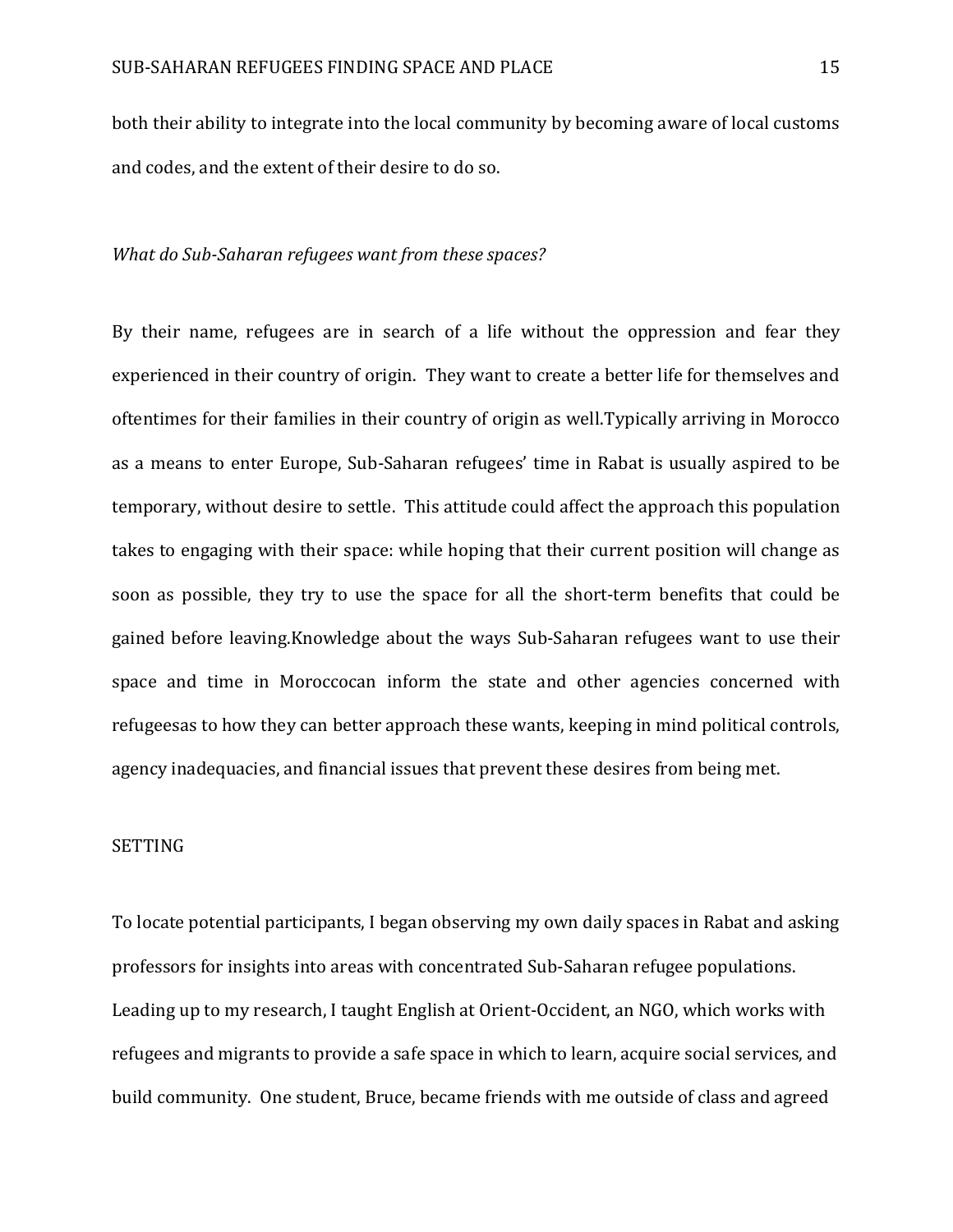to aid in my research, which resulted in significant experiences entering spaces that would not have otherwise been accessible to me alone. All but two interviews occurred in the spaces that the refugees typically occupy, specifically their workspaces or living spaces.

## POPULATION

The researcher sought to access a multitude of Sub-Saharan refugee communities in different spheres within Rabat. These communities always contained intersections of identities, but could be grouped as Sub-Saharan political or economic refugees. To relay nationality demographics, individuals spoken with were from Senegal, Cameroon, and Ivory Coast. Individuals have spent two months to seven years in Rabat. Those observed ranged in age from 16-68 years. Those who participated in any of the ten individual interviews or two focus group discussions ranged in age from 24-68 years. All individuals spoke French, but two conversations were held in a combination of French and English. Everyone had a place to live. Six of these individuals hold jobs; one is waiting to gain refugee status so that he can begin finding work; two look for any number of small jobs that they can do for money; it is unclear whether the approximately ten people that engaged in both focus groups discussion hold jobs.

#### ETHICAL CONSIDERATIONS

This research project is approved by SIT's Institutional Review Board as well as the Local Review Board, managed at the program-level. I am held liable to the ethical responsibilities included in these board's standards. These standards include getting free and informed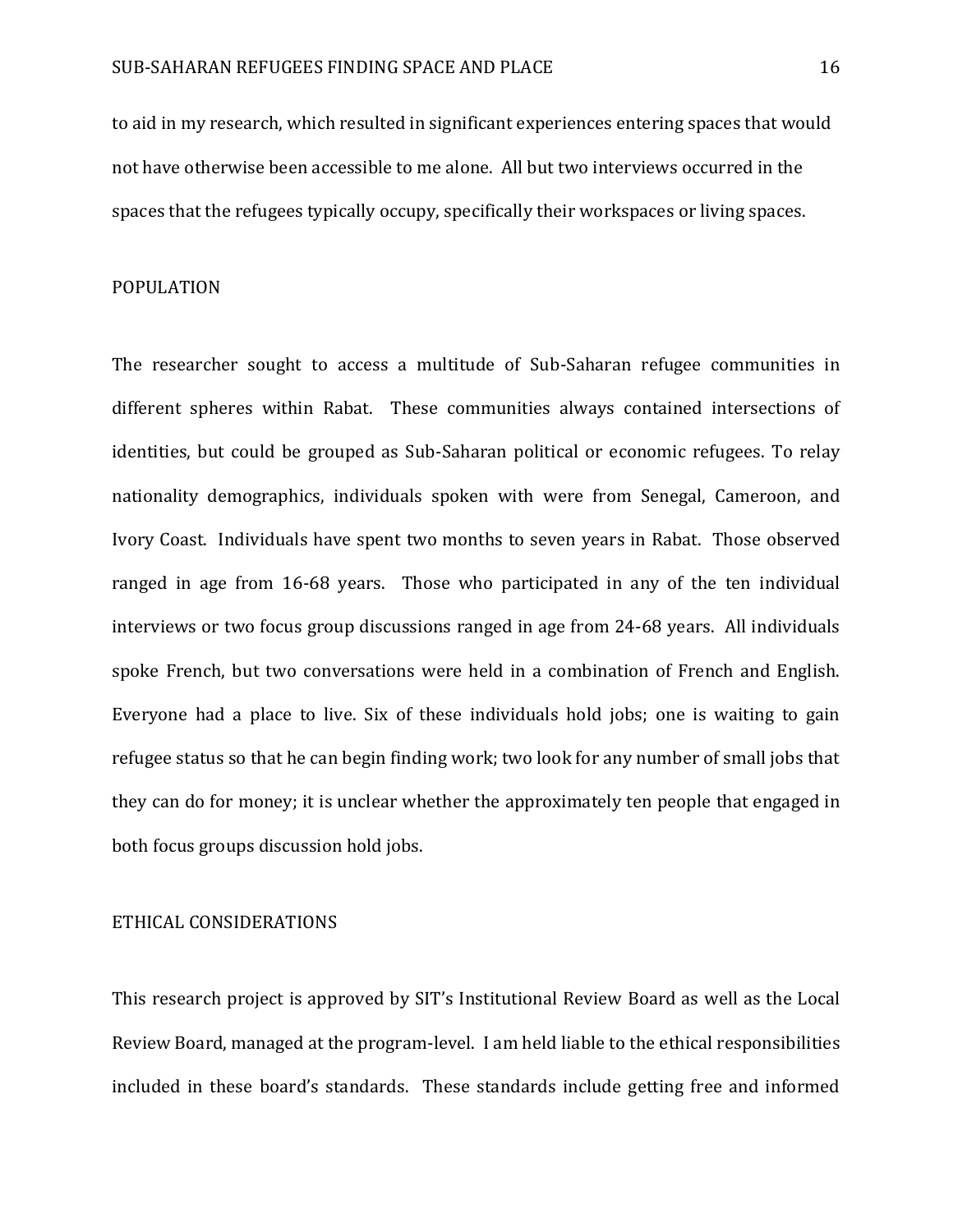consent from interviewees to participate, avoiding procedures that cause mental stress of the participants, and neither explicitly nor implicitly deceiving the participant about aspects of the research that are important to them. To obtain consent of the interviewee, I also ensured that one's name would be kept confidential and anonymous. The interviewee knew that one was free to stop the interview at any time and could choose to not answer any questions that made one uncomfortable. With these standards in mind and questions about the validity of my research, I will reveal some potential issues. Much of my research was conducted at the workspace of my interviewees. During three of these interviews, others passed by and made the interviewee uncomfortable to respond until the passersby were gone. Others would stop to observe the interview. In all three cases, the interviewee became hesitant to answer certain questions and I became aware of the questions I should avoid while these other people lingered. Knowing that these events occurred in their workspaces, I consider whether their business could be affected by the potential clientele that disapproved of the conversation between the interviewee and myself. While this occurrence does not break my ethical contract with the interviewee, it remains an indirect harm to the interviewee that is unintentional.

## LIMITATIONS AND CRITIQUES

#### *Sample Size*

The sample size of ten individual interviews and approximately ten individuals within informal focus group conversations was limited for a number of reasons. As a white young girl, I was strongly advised by a number of people against entering the neighborhood,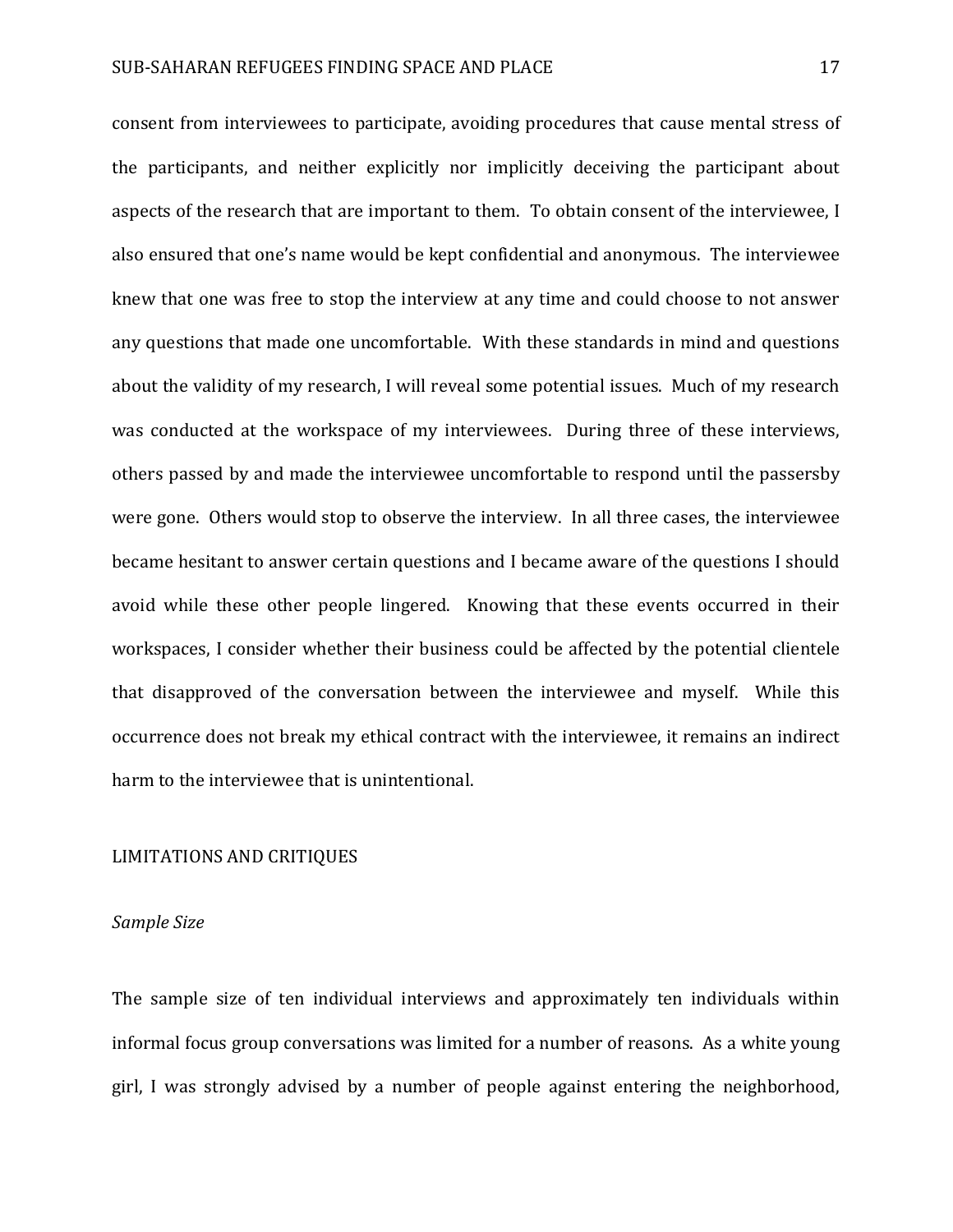Takaddoum, which has a significant concentration of Sub-Saharan refugees residing inside, alone and without a man. Heeding advice, my access was limited because I could only enter the neighborhood with another man who had both the time to do so and knowledge of the area. Secondly, I assume by the nature of the individuals' responses (many asked multiple times if I was a reporter) that the interviews requested and denied were due to my status as a foreigner and their uncertainty about whether I could be trusted with the information they possess. Finally, the three weeks time that I was allotted limited the number of interviews I could arrange and perform. I desired interviews with UNHCR, CNDH, and GADEM, but could not arrange times to meet with individuals from these organizations because they were not currently in Rabat and/or were unavailable. I believe that these interviews would have improved the quality of my sample size because it would have provided opinions of professionals and agencies alongside the lived experiences of the refugees. In short, more time to access certain communities, gain the trust of potential interviewees and get in contact with professionals would have enhanced the sample size of my research group.

## *Quality of Information*

The breadth and quality of information gathered is lacking due to the setting of some of the interviews and being a foreigner without complete trust of the interviewees. Six interviews took place publicly while the interviewee was working in his or her place of work. Three of these interviews were interrupted multiple times by clients needing the attention of the interviewee and because the information that he wanted to share could not be comfortably expressed with the presence of surrounding people. While this did not deter me from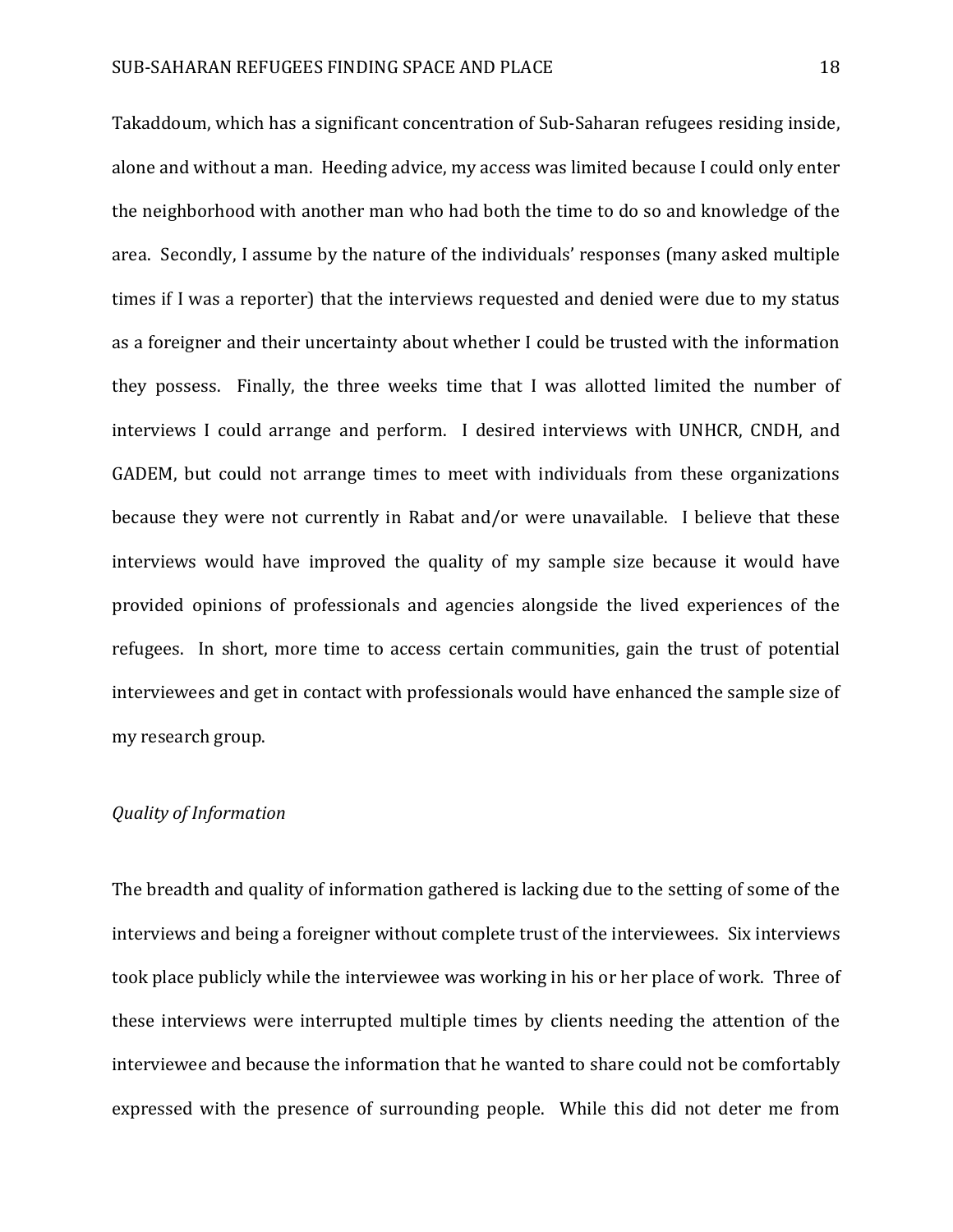continuing, I imagine that this could have interrupted the interviewee's mental presence in the interview. In addition, the pressure of extra people surrounding our conversation reminding the interviewee that he could not comfortably share this information could have inclined him to not share certain information altogether, especially if the interviewee felt at risk of losing business. A solution to this could have been requesting a formal interview in a more private location; however, I am still inclined to agree with my decision to perform these interviews at their places of work to observe the tensions that arise and navigate them as the interviewee feels comfortable. Another reason that I continued performing interviews in their work places is that certain work communities were clearly tight-knit and difficult to retrieve certain information from as an outsider. Many were afraid that I was a journalist, despite assuring them that I was only a student, and many did not want to appear associated with me at all. I did not want to ask them to meet with me privately to appear more inquisitive and secretive about the information I was after. As I interviewed three individuals within this community, I quickly realized that the short answers and similar answers given meant that they were cautious about the type and amount of information they would share. While this poses questions about the quality of information I gathered, it still reveals more information about the mechanisms this population utilizes to control their circumstances and maintain their position as the workers they have established themselves to be.

#### *Language Barrier*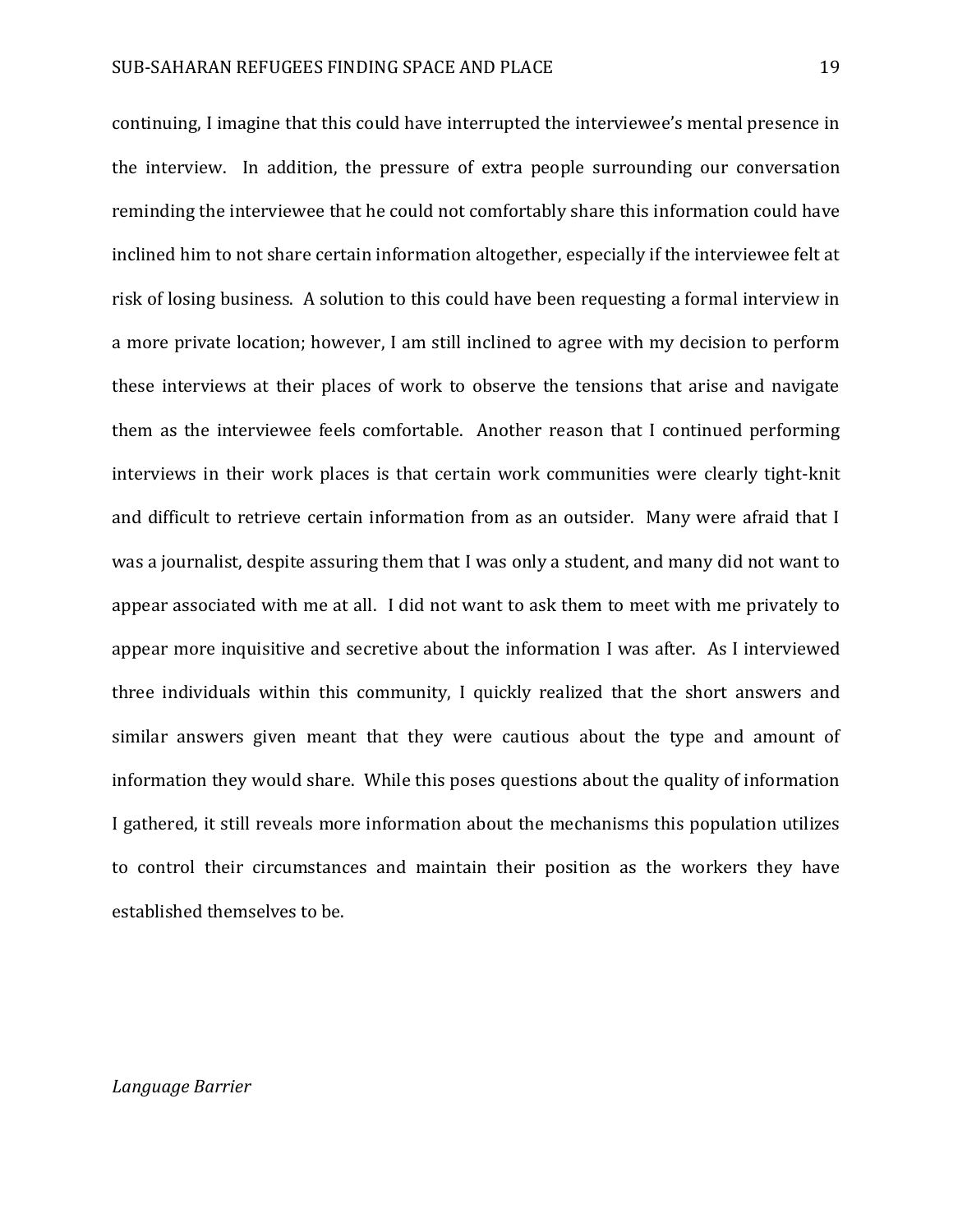A third potential critique of my research methods is the language barrier present in the interviews. I did not have a translator for any of the interviews, even though all were conducted in French, with two conducted in a mixture of French and English. I have taken nine years of French classes and have practiced speaking and listening during these years and during the time I spent in Morocco. I assure that I interrupted the interviewee to explain misunderstood words or concepts until I grasped the meaning, so I do not believe that my understanding of any responses in incorrect. However, I acknowledge that my level of French could have limited the depth of conversation that would have been possible with a translator. I chose to not use a translator because I am confident in my ability to understand and to be understood, and I did not want to make the interviewees more uncomfortable by bringing yet another foreigner into their space to listen to their sensitive information. In doing so, I could have prevented our conversations from reaching a more intelligent level because theinterviewees thought that they would need to explain more concepts that I could not understand with quick explanations in French. Despite knowing that I could have gained more information with a translator, I am positive that I collected valuable information that I understand as it was meant to be understood.

#### *Semi-structured Interviewing Technique*

In an effort to accommodate the interviewee's time and maintain a comfortable environment in which to share, I utilized semi-structured interviewing practices with those that were working during the interview. I did not appear with a list of questions, even though I generally followed the same routine of questioning. Rather than recording the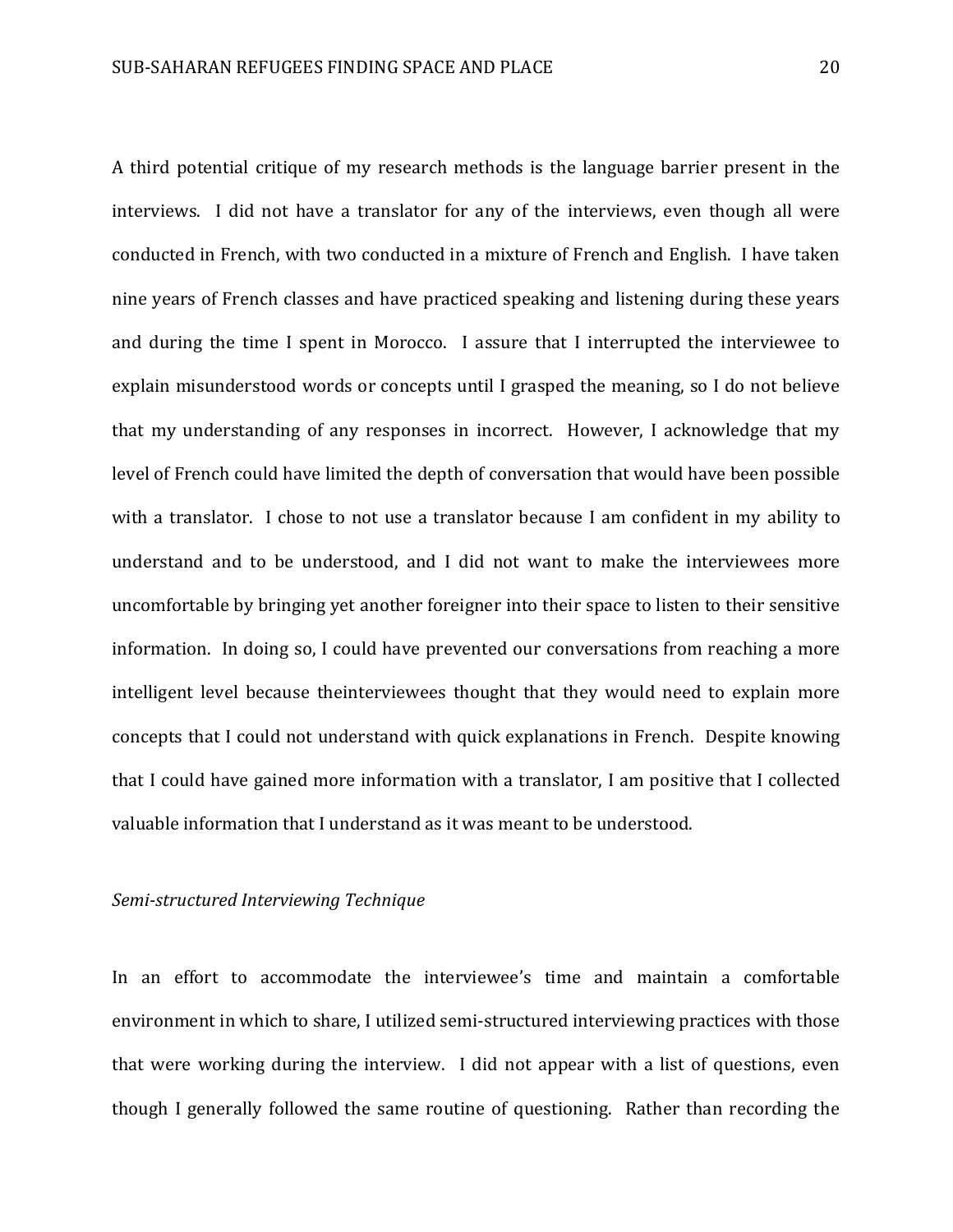conversations with any devices (although I did voice record two interviews), I wrote detailed notes about the content of the interviewees' answers and paused the questions and answers so that I had time to maintain detail.A critique of this method is that my memory may not serve me as I review the notes that I wrote, which would decrease the quality of my information and the resulting analysis. Also, the nature of a semi-structured interview is relaxed and discussion did not always follow the line of questioning that I was interested in for the purposes of this specific research question. To be more certain of this critique and if I could perform my interviews differently, I would have preferred to begin interactions with the interviewees informally and then requested a formal interview at another date.

## *Lack of Quantitative Analysis*

Although I do not believe that I have enough data to yield a representative and reliable quantitative analysis, one could have been useful in assuring that my qualitative analysis is accurate and defensible.

#### *Selection of Spaces*

I did not access information from the variety of spaces that I hoped to. Once interviewing, I focused on living and working spaces and communities. I tried to surface more complex opinions and feelings about more public spaces, such as the market or streets, but answers typically jumped to similar responses and then halted. Questions still arise about education and political spaces that I did not think to explore before beginning my research,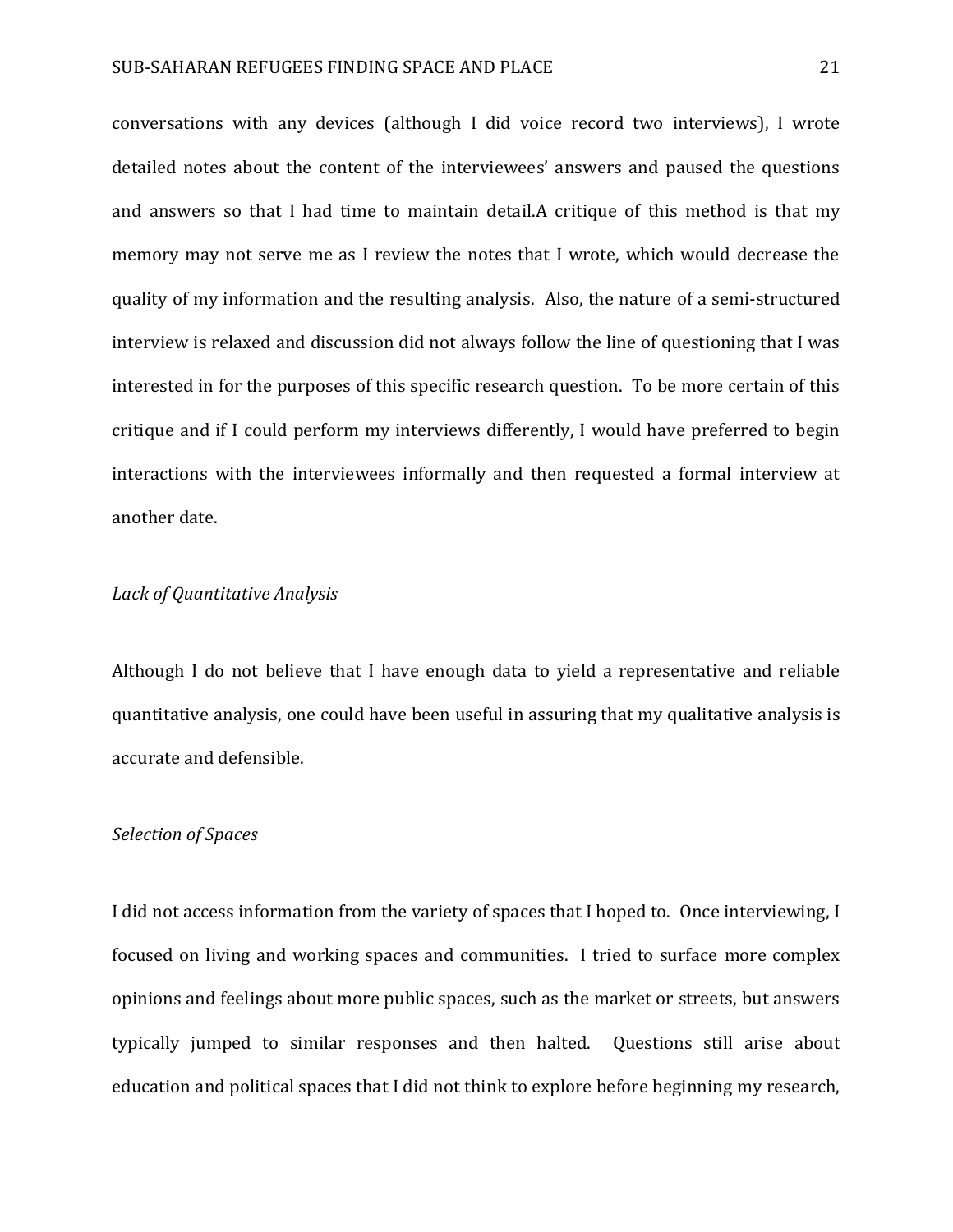but could have enhanced the force of my research by building a more comprehensive spatial analysis about the Sub-Saharan refugee experience in the political capital of Morocco.

Findings& Discussion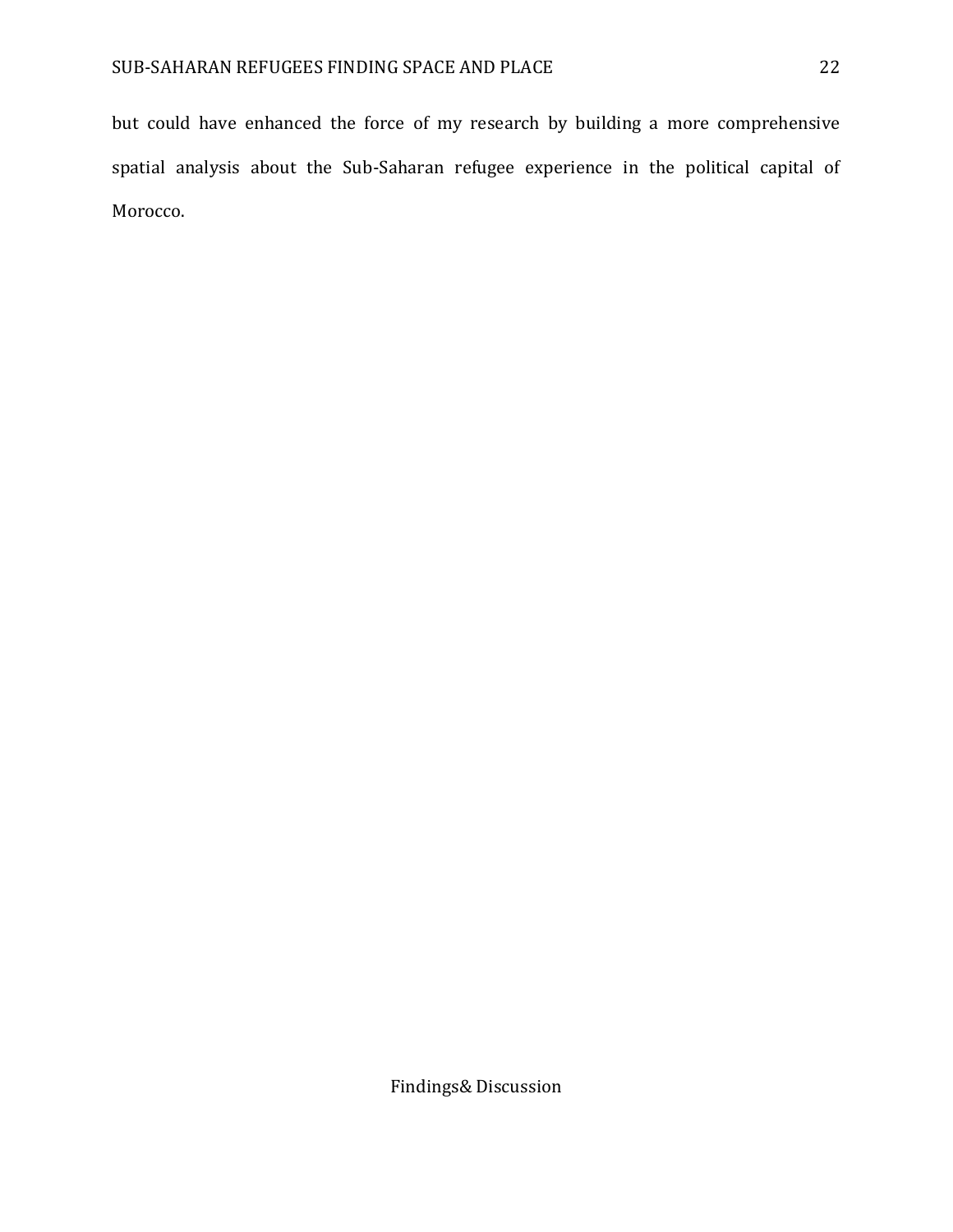## *What opportunities are available for Sub-Saharan refugees to acquire space?*

Focusing on living and work spaces available to Sub-Saharan refugees, I generally found that living spaces were not problematic to acquire so long as one has the money to afford one, while private work spaces are very difficult for refugees to access (it is illegal for refugees to work in the public sector). All ten of the individuals I interviewed and all individuals in both focus groups (roughly ten) had living spaces. The first focus group took place in the living space of one individual, Daniel, who rents a floor of a building in Takaddoum. Sitting amongst ten refugees and speaking with four of them about how refugees live in Morocco, the oldest, a 68 year old from Cameroon, motions to the badly patched up circle section of the room's ceiling, roughly three feet in diameter, and exclaims in English, "Is this an acceptable way to live? Six people live in this room and one night, the ceiling fell on top of someone!" (FocusGroup1, personal communication, 26 April 2016). Overcrowding was common among the political refugees interviewed- six people in one room, ten people in room- but one noted, "I have a place to sleep, so it's acceptable" (XY, personal communication, 4 May 2016). Typically, friends relayed housing opportunities to the interviewees; however the UNHCR also aids in housing placement. An interviewee, Bruce, relayed that there are different classifications of political refugees, and housing can be determined accordingly. He said "All refugees have a voice in their location, except for the young refugees, ages 13-17. They all live in G5 so that they are close to the UNHCR and Orient-Occident" (Bruce, personal communication, 6 May 2016). When asked about the origins of the money that refugees use to pay for housing, one individual in the focus group said, "Living spaces are expensive for us and not good quality" (FocusGroup1, personal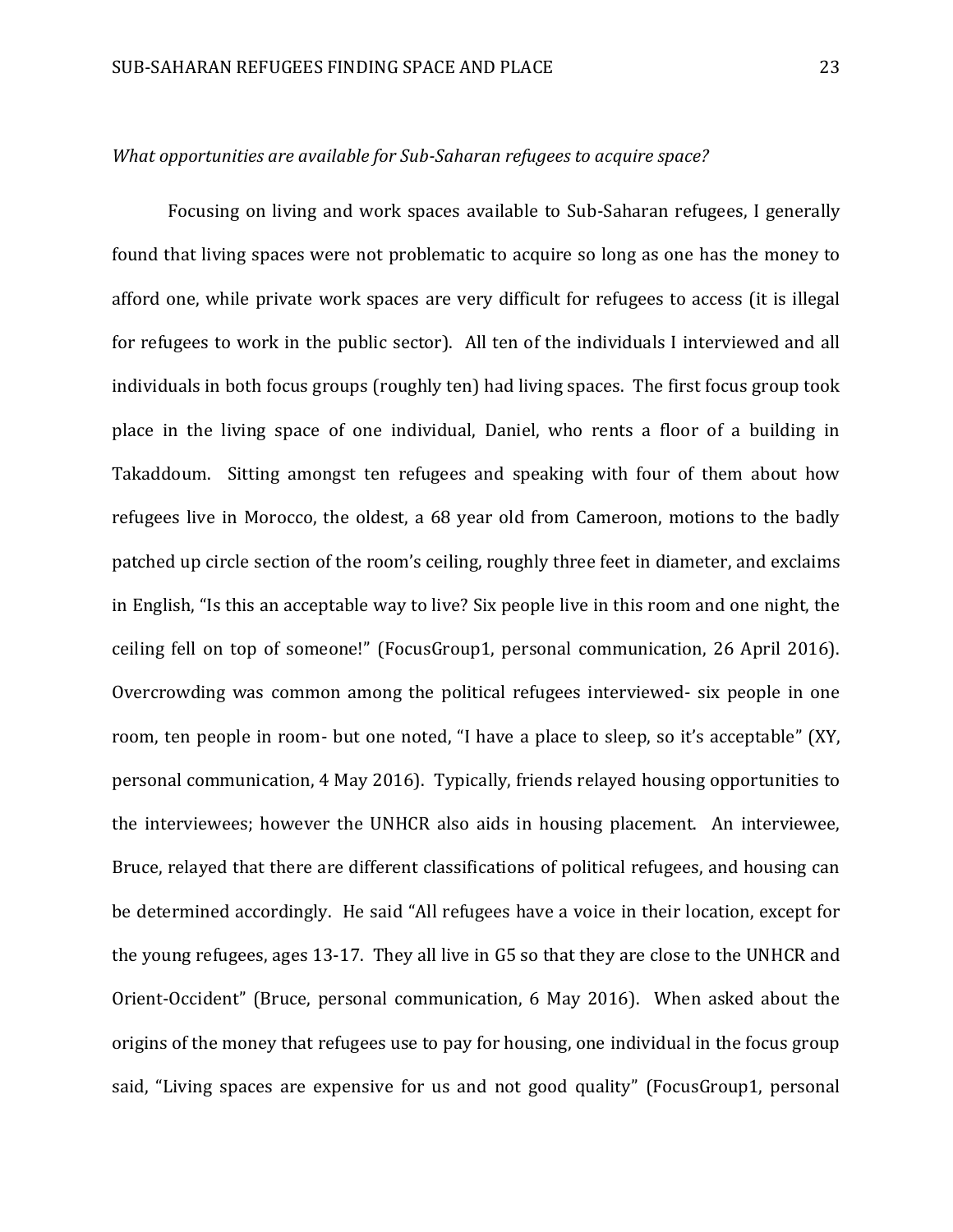communication, 26 April 2016) It is unclear whether he included "for us" to mean that sometimes, prices are raised for refugees looking for housing, but this is a question I would have liked to explore. Bruce answered that if you take classes at Orient-Occident, which is funded by the UNHCR, then you receive both a refund for transportation to these classes and money at the end of the month to pay for housing and additional expenses. He stated that one receives "800 dirhams for housing and 200 dirhams for extra activities" (Bruce, personal communication, 6 May 2016).

Of all the people interviewed, Takaddoum was time and again named the worst place to live (nine of the individuals interviewed had lived in Takaddoum and all individuals observed and apart of the focus group in Takaddoum, lived in the neighborhood). The one man who had never lived in Takaddoum expressed gratitude for this fact and compared the neighborhood to his area in Rabat-Salé saying, "It's not violent like Takaddoum. It's not dangerous at night. Takaddoum is a very bad place. There are bandits living there, ex-prisoners" (John, personal communication, 24 April 2016). The majority of those who currently live elsewhere in Rabat, started in Takaddoum and it is clear that this neighborhood is not one that people want to stay in for long. I understand that the housing is cheaper in Takaddoum and this can be the main driving force for choosing it as one's living space despite its threatening reputation. One man warned, "the police will not even enter the space for fear of their own safety" (Noël, personal communication, 6 May 2016).The neighborhood named acceptable or very good and without problems by all living there is Rabat-Salé. Landlords are notably indifferent towards the interviewee and security is praised. One inhabitant comparing his comfort in Salé as opposed to that in Takaddoum said, "Salé, it's good. I can sleep well and relax.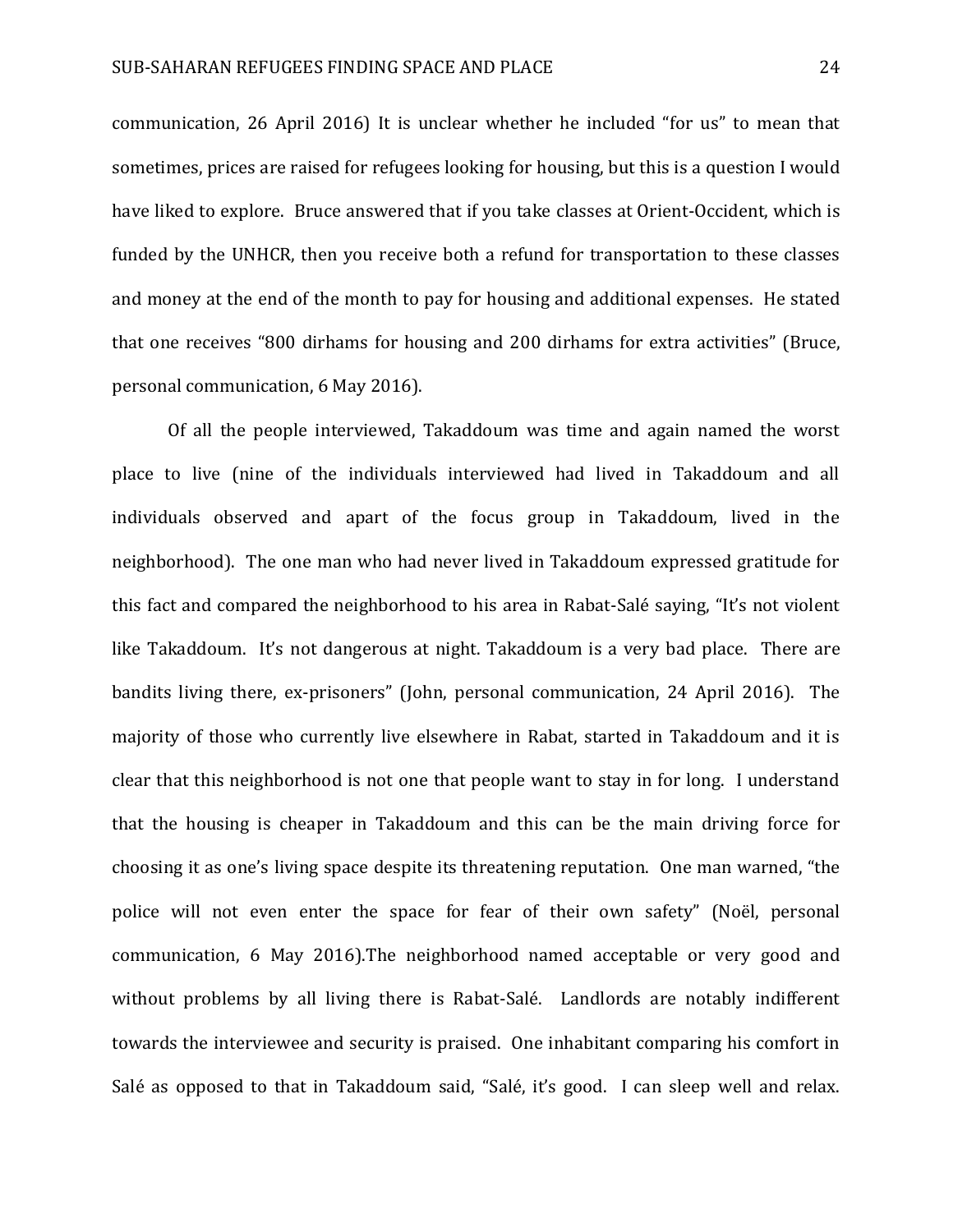Takaddoum is not this was with all the boys and girls stealing" (Samba, personal communication, 22 April 2016).However, rent is more expensive and living is more expensive as well. As Bruce walked me through the markets of Takaddoum, where he first lived, he expressed nostalgia for the food he could buy and added that food in Salé costs him much more.

Jobs, even small and undesirable jobs, are significantly more difficult to come upon than housing. To start, refugees do not have access to public sector jobs (Chegraoui, personal communication, 10 April 2016). They are left with the option to find work in the private sector or to self-employ. This is a significant choice to make, even though it can tend to be a choice made for them due to job opportunities and wage tendencies. Three individuals that I interviewed remarked upon the difficulty of finding a job in the private sector, such as working for a bakery, construction, painting companies, or call centers, but I am not qualified to relay the difficulty anymore than this because I am uncertain how long these individuals have searched for these jobs and what their exact experiences were while doing so, although some attributed the difficulty to discrimination towards blacks and refugees. Two individuals commented that even if one manages to find a job, "they underpay you" or "they do not pay you at the end of the month" (Noël, personal communication, 6 May 2016 &XY, personal communication, 4 May 2016).Bruce only knew of two refugees that held positions in the private sector: one worked as a journalist and another worked in a restaurant (Note for discussion later: the journalist aspires to eventually start his own journalism business). Six of the ten refugees currently hold jobs, authorized or not, and they are all self-employed. Two of these workers expressed the necessity to be self-employed, because they did not want a boss telling them what to do and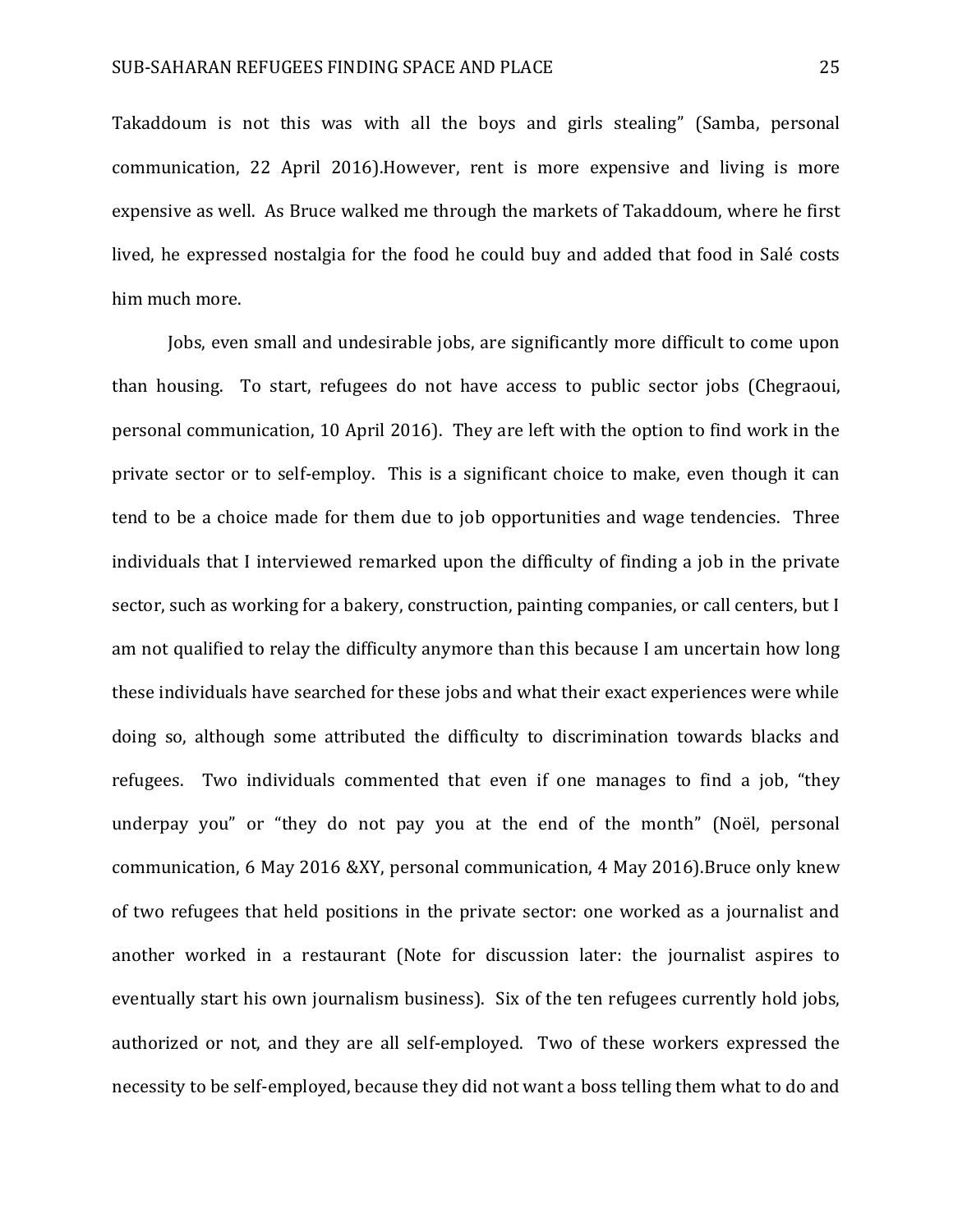when to do it. Both understood that this resulted in stress that they did not want in their lives. The other four individuals are content with their position as street vendors and do not plan to look for another job. They, too, feel in control of their work lives, which is an unquestionable goal for political and economic refugees alike.

The living spaces and the work spacespossessed by the interviewees became the two spaces of main concern during this research because all interviewees holding a job stated that their time is spent only at home and at work; those without a job, said that they spend most of their time in the home, for various reasons. Of course, living necessitates visits to the market and other microspheres, such as shared taxis or streets. However, I do not view these spaces as ones with the ability to be acquired by this population; rather, I consider them to be spaces possessing opportunities to be claimed, publicly or personally.

#### *How do Sub-Saharan refugees claim these acquired spaces as their own?*

Questions about interpretations of their spaces, as places where they, as foreigners, interacted with locals, were largely useful because their answers revealed differences between political and economic refugees in Rabat. Overall, economic refugees, especially those whose workspace has been legitimized by locals, are more confident in their claim over the spaces they occupy.Two examples of this, classified by their jobs, are individuals in Rabat that repair shoes on the street and sell products from their country in a market. In both cases, the refugees' clients are almost entirely Moroccan. On the other hand, refugees that cannot or will not find work in Morocco express that everywhere but their house is uncomfortable for them and they have no places that they are welcome. This population reports feeling alienated systematically and by society forever considering them foreigners.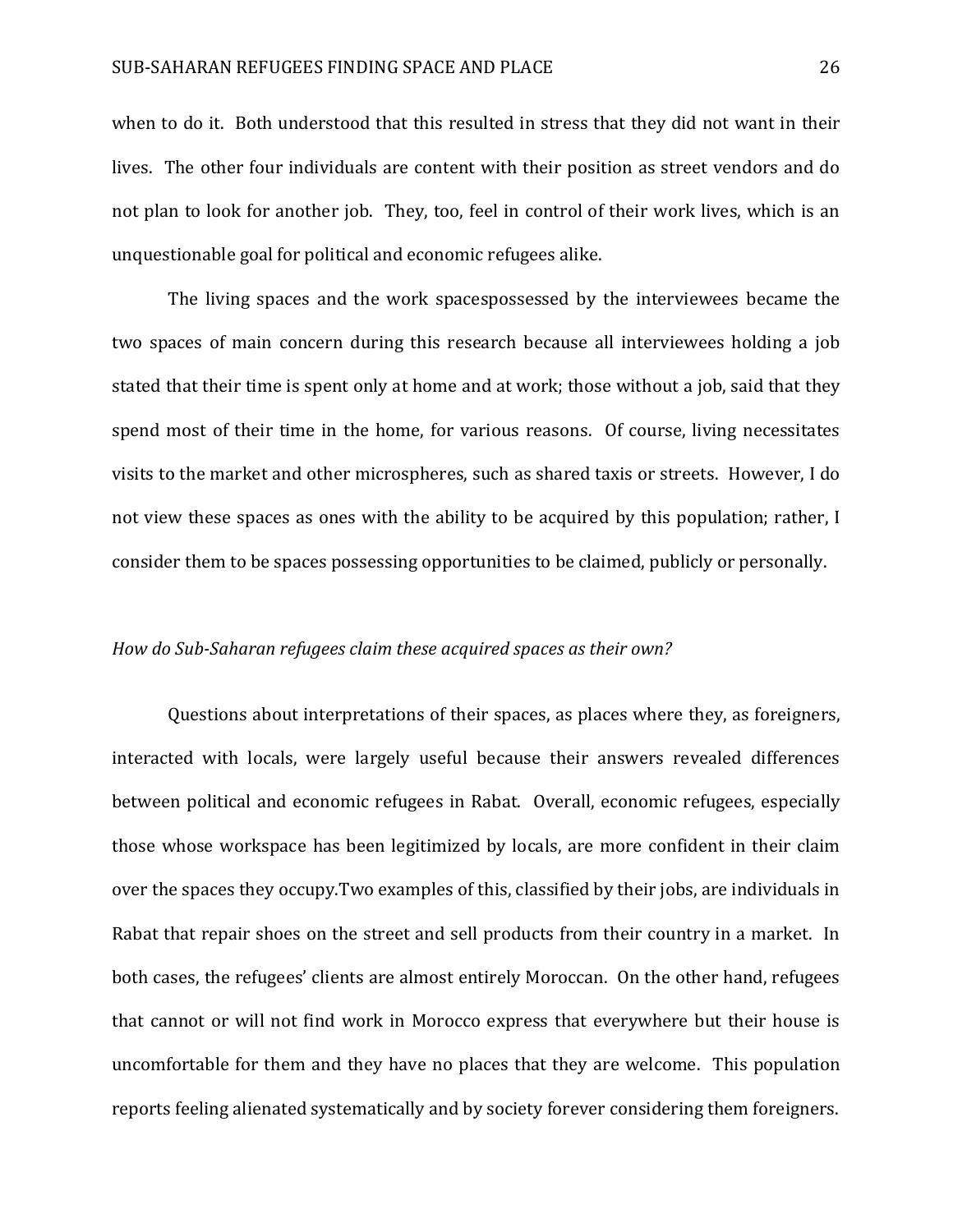When asked about their opinions towards the local communities in which they all operate, economic refugees were likely to respond that there are good and bad people everywhere, rather than identifying Moroccan society as especially bad. When asked about being accepted, an economic refugee replied, "I'm well accepted while at work," which could imply that in other spaces he could experience other treatment. Still, all of these interviewees expressed feeling that they merely created and occupied the border of the community rather than feelingapart of it; they feel like an outsider forever entering a space that is not theirs: "When I work here [vending on the street], it's not my space. They say, 'Go back to your country'" (Samba, personal communication, 22 April 2016).

Although economic refugees tend to express feeling connected to Moroccan society, while maintaining that they are not entirely accepted, the political refugees interviewed agree that they are not at all welcome. Alongside this, all admitted that they do not want to engage with Moroccans either, so long as they can avoid them. While this could appear as essentialism and hard-headedness, fear for their safety, which some feel is constantly threatened, is decidedly a large factor in this attitude. Evidence for this lies in statements about Takaddoum and the experience of Noël, after which, he says he is now uneasy "everywhere, even here in Orient-Occident."One month ago, a Moroccan attacked Noël with a machete at 21h00 in Takaddoum. "He tried to hit my head and I protected myself with my arms. It is by the grace of God that I could escape" (Noël, personal communication 6 May 2016). He knows that he can speak for others about feeling fearful on a daily basis, because a Moroccan also attacked a friend of his with a machete in plain daylight at 15h00. The extent of his unease interfered with our ability to meet for an interview as well. We had a day scheduled to meet in the afternoon, but with communication difficulties, it was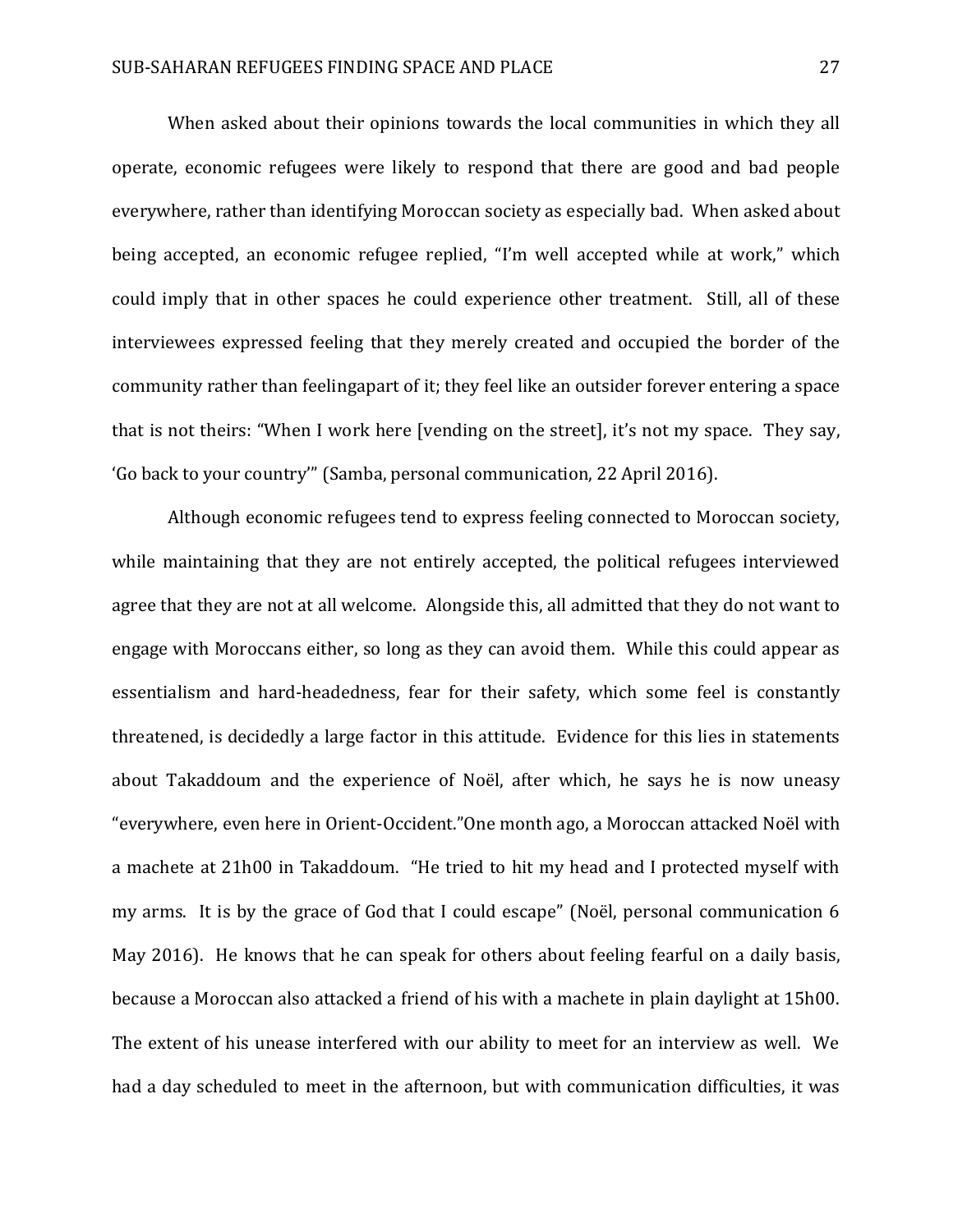17h00 before we were both ready to meet. At this time, Noël said that it was already too late and we rescheduled for the following morning. The next morning, while discussing his routine unease, he admitted that this was the cause of his request to reschedule. It is clearly asserted that Noël's neighborhood is not going to be a place of comfort.

Another finding that reveals the degree of separation between Moroccans and Sub-Saharan refugees is the tendency to refer to themselves as Africans when they discuss both Moroccans and themselves in the same conversation, implying that Moroccans are something other than African while being apart of the African continent. When asked to explain why he calls himself African while speaking about Moroccans, a street vendor says in a hushed tone, "Moroccans think they are the edge of Europe" (Samba, personal communication, 22 April 2016). Many interviewed relayed the same assessment and expressed frustration with Moroccans for thinking that they were better than the term "African." One interviewee, XY, called it a superiority complex that shows itself in primarily two ways towards refugees. Using himself as an example, he said that Moroccans think little of the refugees' education: his diploma earned in the Ivory Coast was not accepted in Morocco and he had to go back to school after already establishing himself as a psychologist in his home country. Another example he gives is with work. He says that Moroccans do not want to hire Africans, but when they do get hired, they are still thought of as incompetent. Another interviewee commented on a Moroccan superiority complex by expressing irritation while saying, "When people come here, they are obligated to adapt themselves even though it is difficult" (Noël, personal communication, 6 May 2016). An analysis of this statement and those above can disclose that the African identity is not one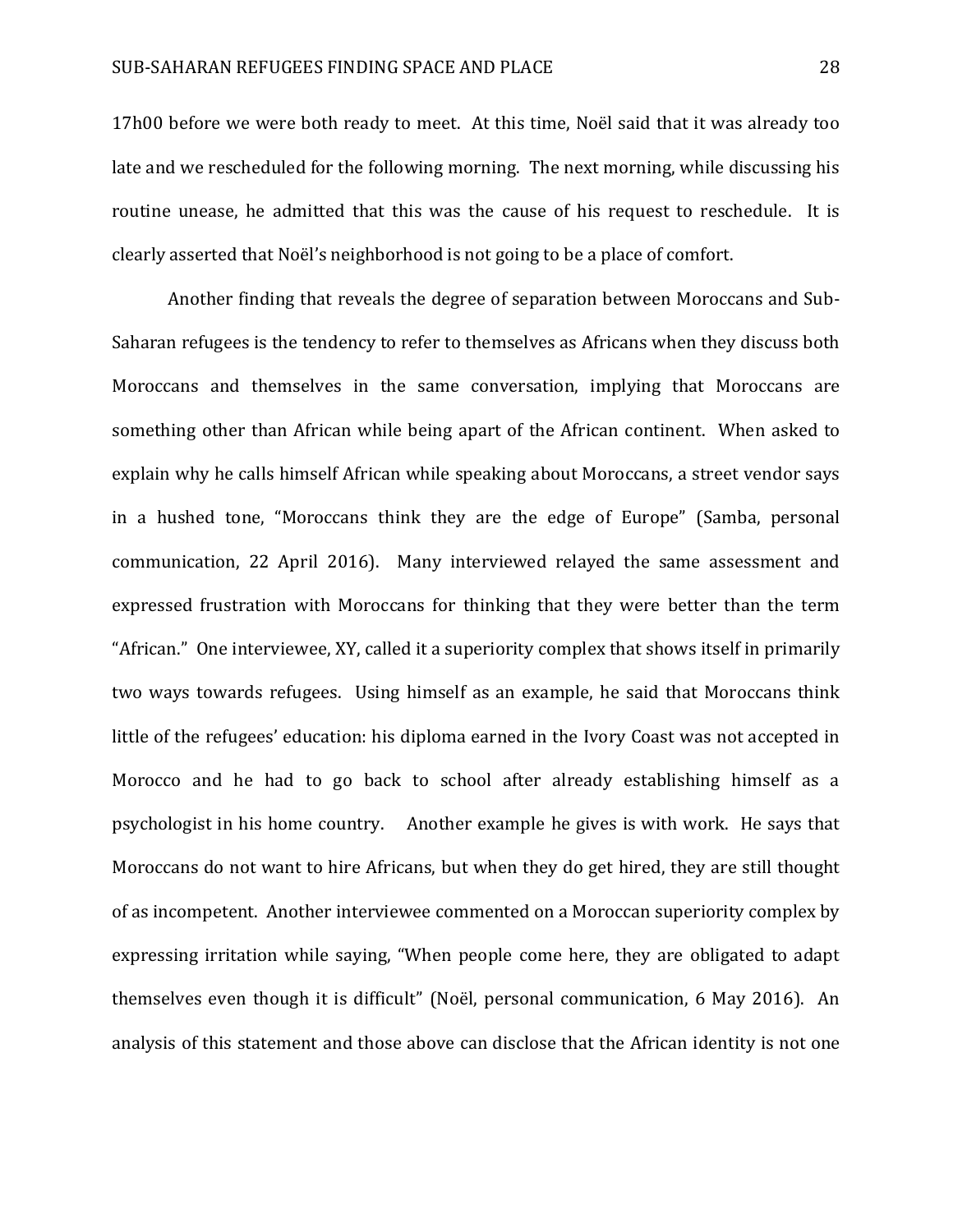that Moroccans want to associate with and those entering who identify as African must adapt to Moroccan standards before one will be welcomed.

Analysis of the ways refugees can claim space shows that they feel more welcome in spaces that are officially given to them and respected by Moroccans. Evidence for this includes authorized street vendors reporting feeling accepted by Moroccans while at work. However, private living spaces are reportedly not always respected. One interviewee renting space in Takaddoum who does not feel welcome in Morocco tells that the Moroccans living above him will enter his home and demand money for juice, for example. This individual then neither has space nor place that he can confidently claim within Morocco. An account of a Congolese refugee in Denmark, exposed that unexpected visits from concerned social workers or authorities had profound affects on the way this refugee understood his home space. He felt that it was not his to do with as he pleased, when the social worker forced him to keep his blinds open and directed him to feed his children local food dishes rather than African meals. While this is an example of locals intending to help the refugee, it affected him negatively, making him believe that he could not occupy a space of his own and as he wanted. In the case of Moroccans attempting to maintain dominance over a space that has been authorized as the refugee's, it is clear that this would do more damage to the mental space of an individual.

## *What do Sub-Saharan refugees want from these spaces?*

While spaces have been designed for specific users to be used in certain ways, the public, and especially the poor, is not passive. People maintain their own desires that affect how they engage with a space and consequently, become known in an area. Common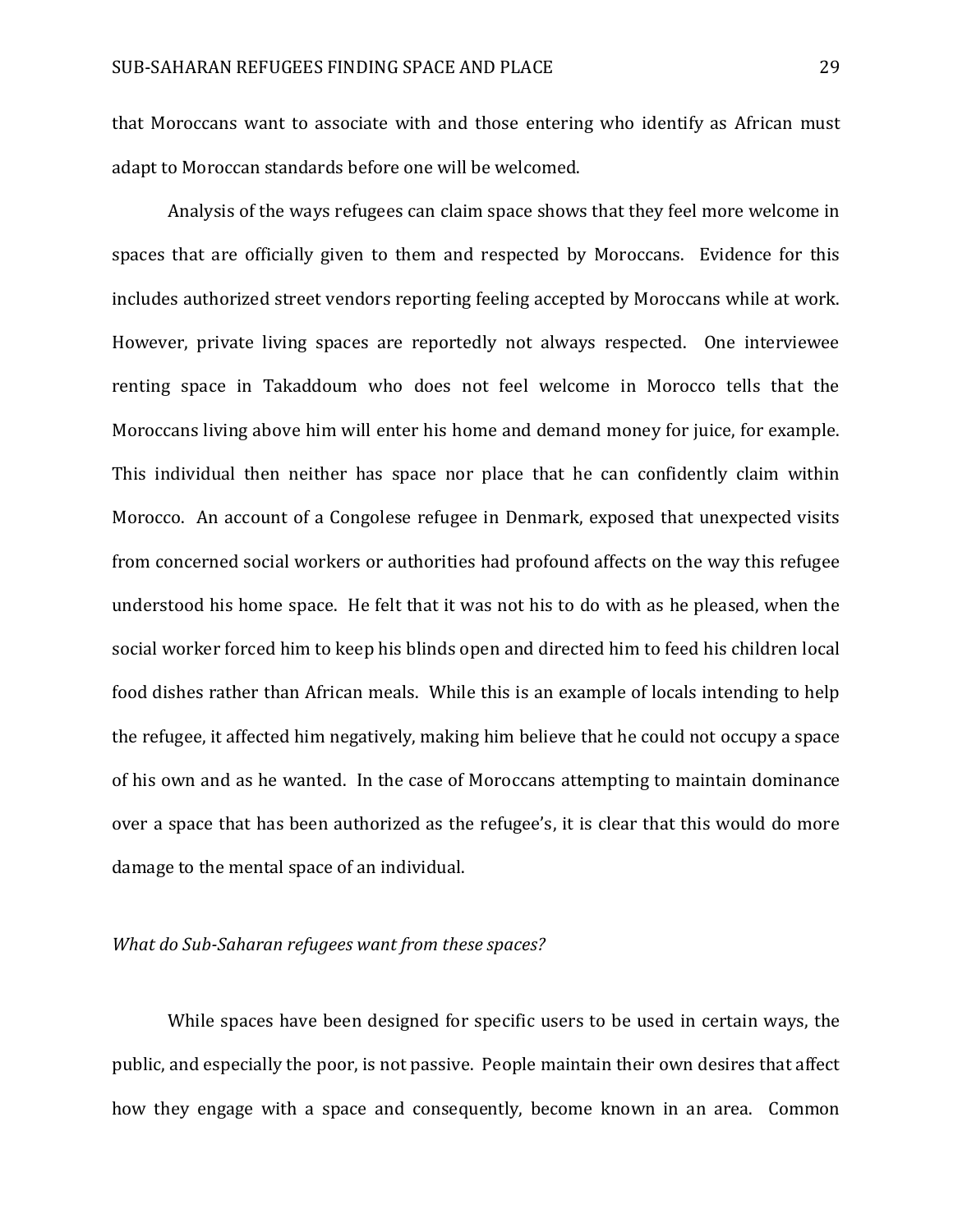interview responses expose some of the wants of refugees, including their desire to work for themselves, their understanding of Morocco as a temporary place of residence, and their community ideals. When asked if they were trying to find jobs in Morocco, interviewees typically responded that they were not interested in working for Moroccans, who would underpay them, treat them with disrespect, and cause them stress. Instead, they wanted to do small jobs that would get them the money they wanted or work for themselves so that they remained in control of their schedule. Associated with their ideal of controlling the work that they do for the money they receive is their insistence upon Morocco as a temporary location for them. For both political and economic refugees, Morocco is viewed as a means to an end. As one individual interjected as I asked another how he ended up in Morocco, "No one wants to be here. We would love to be anywhere else, but we have to be here for now until we can leave" (FocusGroup2, personal communication, 2 May 2016). This was a political refugee speaking about the waiting process he is in to leave for hopefully, Europe. However, economic refugees speak about their time in this country similarly, asserting that they will work here only until they have enough money to go back to their home country or until they can arrange to go to another country with better work opportunities and pay (usually cite European countries as qualified). When asked about what an ideal community looks like, many responses involved ideas about equality and three individuals specifically wanted universal education. One said that she believes "people should have access to the same opportunities if they are poor or rich, blacks or Moroccans, everybody" (Fatima, personal communication, 29 April 2016). What these individuals dream of is wealth redistribution to restructure the power dynamics in their lives. Overall, their desires reveal a need for greater control over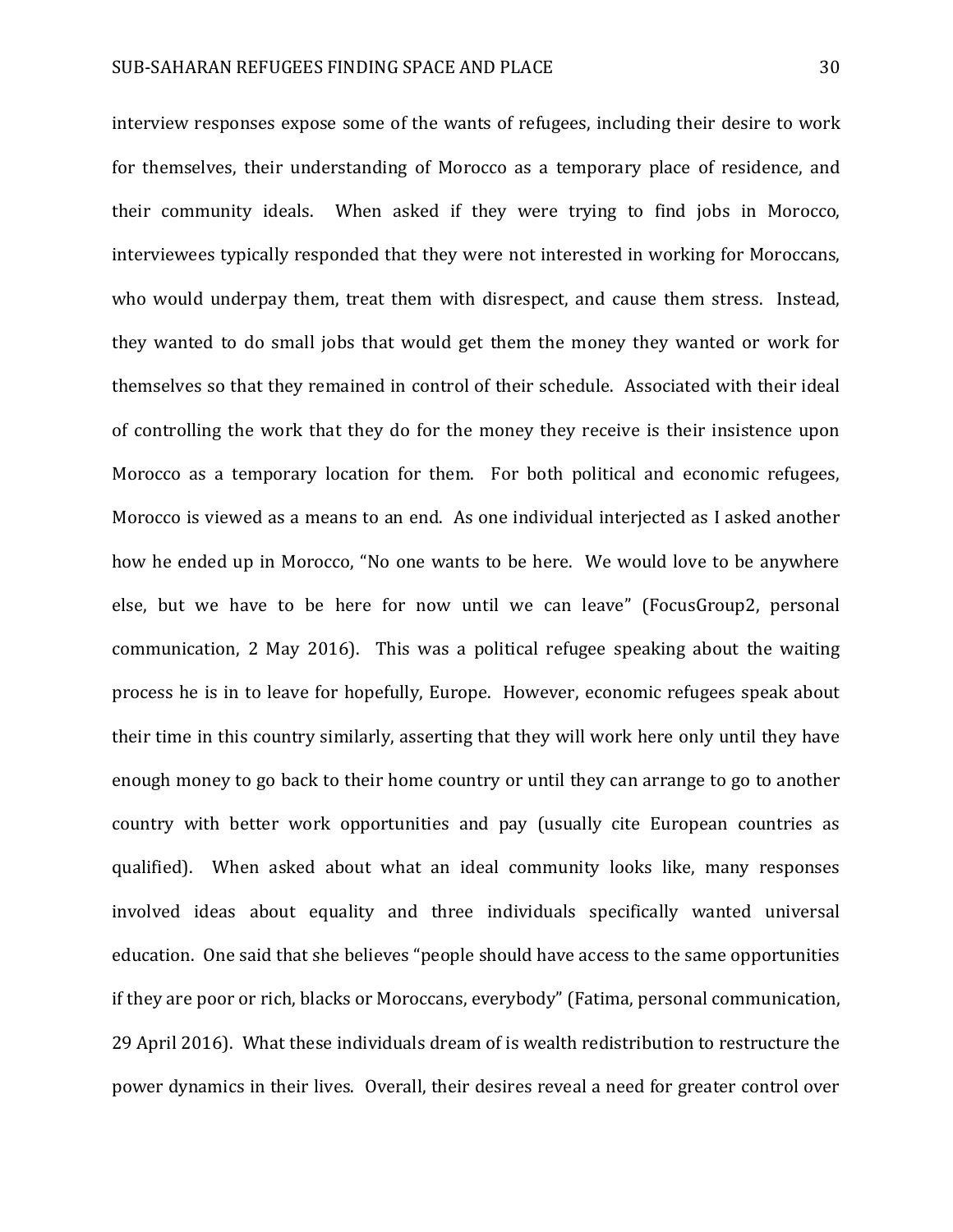their own lives and the mechanisms by which they do so affect their understanding of the space they currently occupy: Morocco is not the space in which they will remain, and they will circumvent its control in the ways they can manage to personally gain as they please.

The desires of the Sub-Saharan refugees with which I spoke, show connections to Asef Bayat's theory about the "quiet encroachment of the ordinary." Bayat states that the goals of the ordinary, who are marginalized in society, are to infringe upon the property, power, and privilege of those in power. They also desire the redistribution of social goods and opportunities through acquisition of collective consumption, public space, and opportunities. Finally, they desire autonomy and evidence for this typically involves the marginalized trying to function as far as possible outside of state and bureaucratic boundaries (Bayat, 2010). To first address the infringement upon the wealth and power of those in charge, holding a job as an unauthorized street vendor uses space that is not granted to them. When asking an authorized refugee street vendor what the difference is between him and an authorized vendor, he responded, "If you're selling same products as Moroccans at cheaper price, there's going to be tension. You're creating jealousy. You are also obstructing their passageway and creating problems in the street" (John, personal communication, 24 April 2016). Whether the unauthorized vendor is making the active decision to interfere this way or not, he is certainly attempting to take the wealth of the Moroccan sellers by selling similar products at a discounted price and he is using space illegally and publically to do so, proving his attempt to seize small amounts of power for himself and his family. Many of those that I interviewed overtly spoke about dreams for the redistribution of wealth, which reveals some intent to partake in this process. As stated earlier, two individuals named universal education as the main concern. Finally, all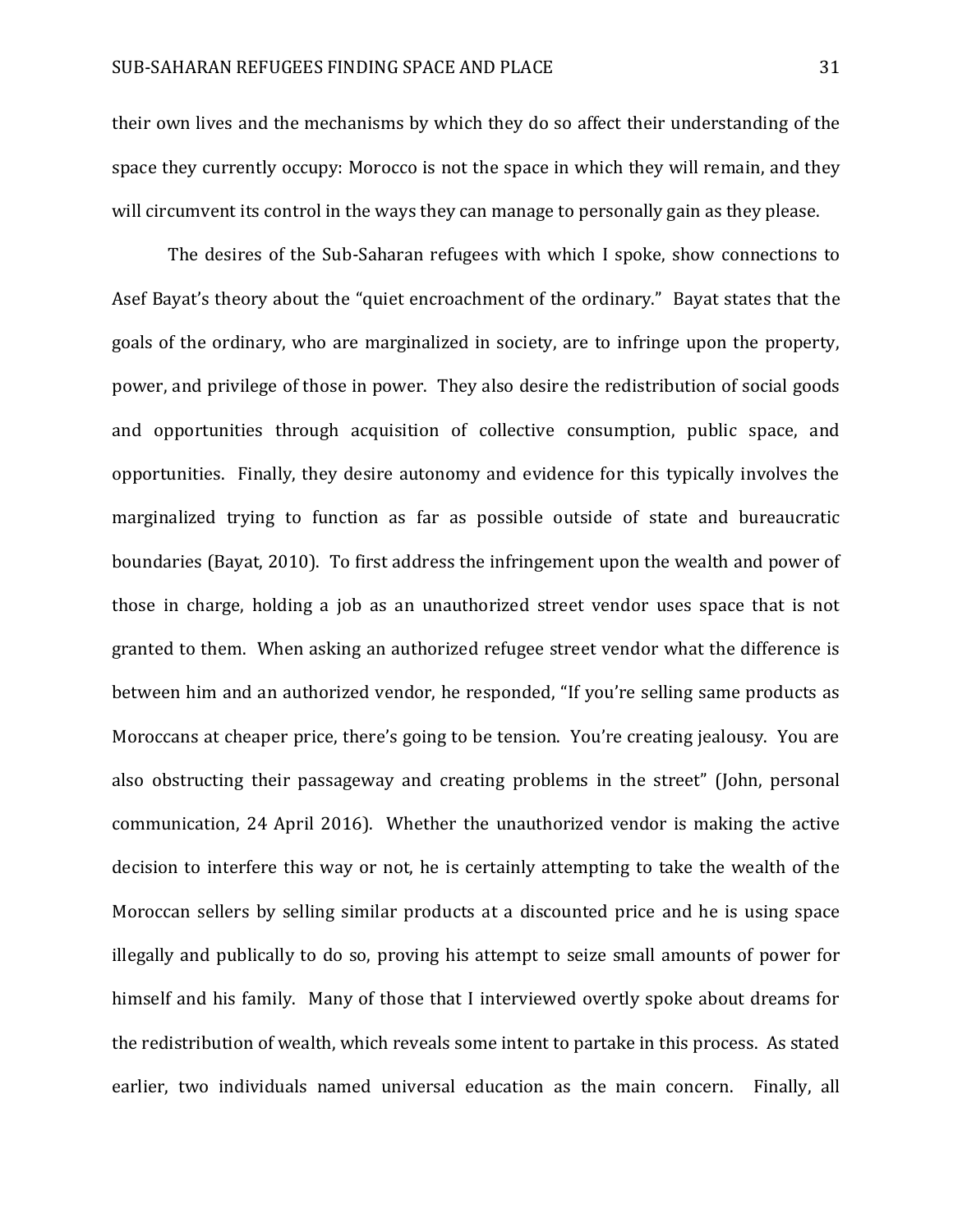workers that I interviewed worked for themselves. They were self-employed photographers, cobblers, vendors, and individuals that did small jobs for others upon request. Stating that they had never sought out a private sector job in Morocco and that they would never consider having a boss telling them what to do and how to do it proves their inclination to remain outside of parts of the Moroccan economy, namely the ones where Moroccans have direct control over them as employers. Overall, my findings reveal that the Sub-Saharan refugees in Rabat are certainly utilizing methods of quiet encroachment that Bayat writes can gradually transform "many fundamental aspects of state perrogatives, including the meaning of order, control of public space, and private goods, and the relevance of modernity" (Bayat, 2010).

Because all refugees interviewed agreed that Morocco was not their final destination and one interviewee stated simply for a group, "No one wants to be here," it is clear that Morocco is a place of transition for assumingly most Sub-Saharan refugees. Places of transition, such as hotels and airports, are certainly enigmas when thinking about their presence in today's world. Everybody within transition spaces is going somewhere else and will only remain here until their plans to leave arrive. While Morocco is not entirely made up of individuals wanting to leave- quite the contrary, I am confident that the majority of individuals in Morocco have limited intentions of moving elsewhere. However, the collective atmosphere of public spaces is comprised of the intentions that all users, representative and unrepresentative, have for the space, whether the space was designed for these intentions or not. Sub-Saharan refugees, all wanting to exit Moroccan territory, do not intend to integrate themselves into Moroccan society. Bruce stated that this was not a true goal of Morocco either. If this is true, then nobody regards the Sub-Saharan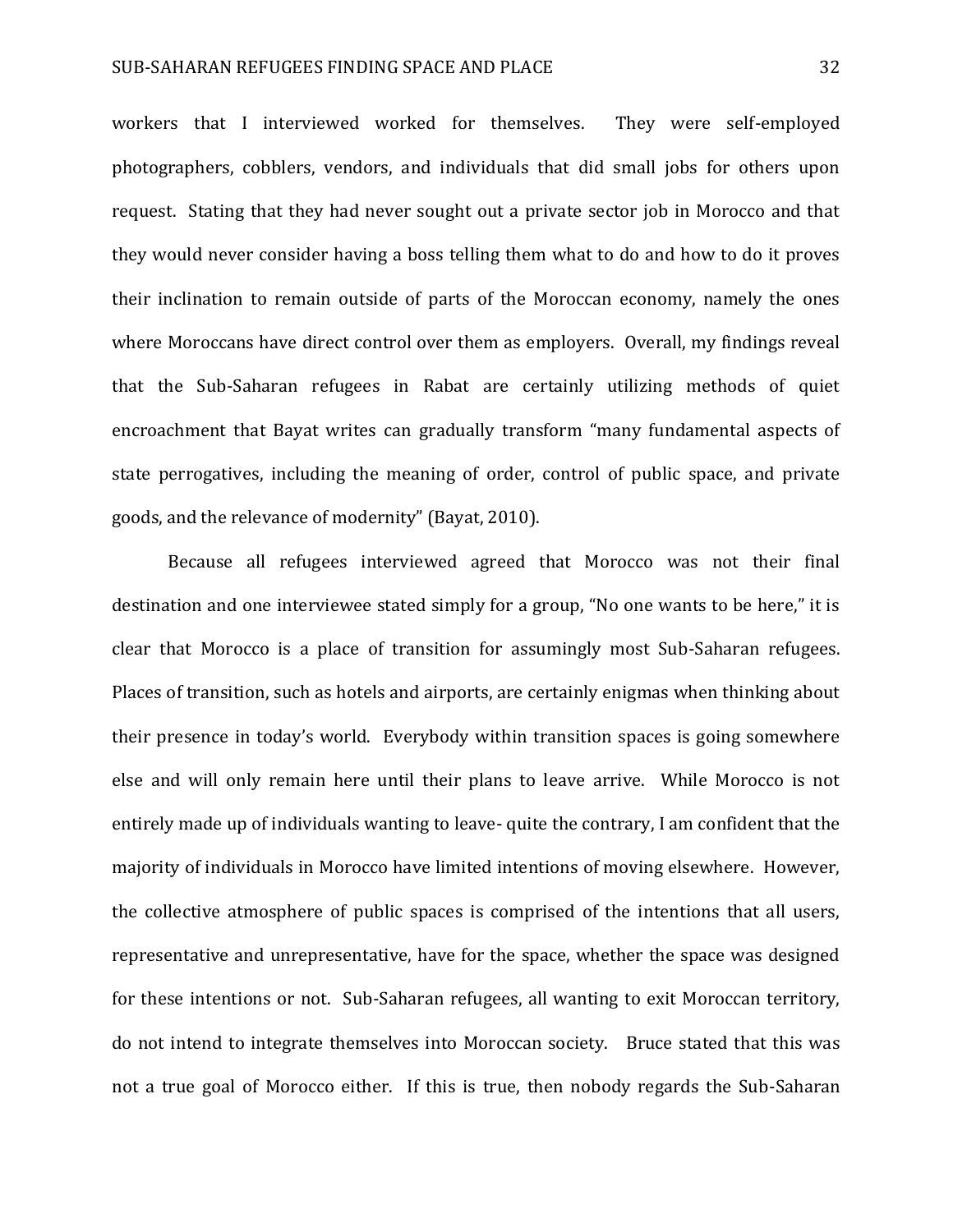refugees as a permanent population. As the theory of quiet encroachment suggests, these individuals will seek to benefit as much as they can from their current position until they can gain a higher position for themselves. In the refugees' case, their idea of an upgrade is becoming more autonomous and distanced from Moroccan authority, ideally leaving Morocco altogether. I imagine that this could affect the ways that the general Moroccan public interacts with the Sub-Saharan refugees as well. Recognizing the refugees' intentions, Moroccans could resent this population from utilizing Moroccan resources for their own gain without intent to engage and reinvest in Morocco. Ideas about each other become essentialized: Moroccans consideredbeing "selfish," and "aggressive," and only concerned about money were common identifiers among those interviewed. When living in Morocco is thought to be merely a means to an end, it could be appropriate to label it an interstice, a space between one boundary and the next. Support for this perspective found within the thoughts of interviewees includes, "I'm here now, but I'm not really here," commenting on his lacking sense of establishment and commitment to this stage in his journey (Noël, personal communication, 6 May 2016). Another joked about the living conditions experienced by refugees exclaiming with laughter, "This isn't reality! This is the jungle!" (Bruce, personal communication, 6 May 2016). Like the mental association to space that Noël proposed, Bruce likens Morocco to a space that is nearly uninhabitable, a jungle where standard definitions and borders are unclear. Viewing Morocco as an interstice allows these refugees to diminish the power that authority and ordered space has over them. It is yet another way that this population assumes power for themselves to continue momentum in their pursuit of a better life.

## Conclusion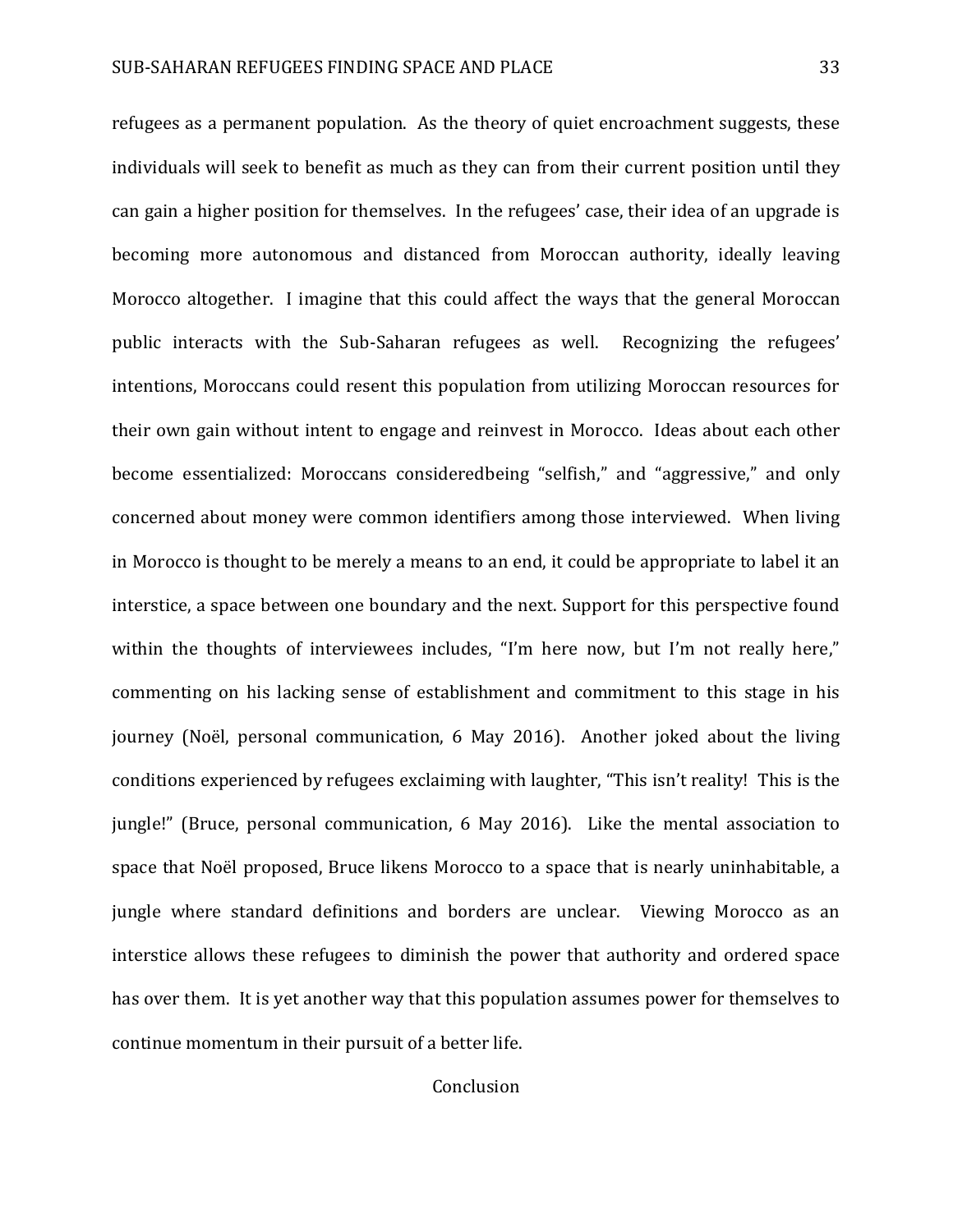As the Sub-Saharan refugees that I interviewed understand their experience, Rabat, Morocco, and Morocco as a country is not a place that aspires to integrate them into Moroccan society. Admittedly, this is not a country in which they desire to integrate either. Theseconcurrent struggles result in continuous assertions of power, largely explained asthe mechanisms utilized by refugees to destabilizeaspects of society and the physical acts of domination executed by Moroccans to relay theircontrol over how comfortable or uncomfortable the refugees will remain in Rabat. Overall, I attribute the issues on both sides to each other's understanding of the other as a temporary circumstance. While refugees can utilize this thought to surge them towards their goals of reaching other countries or earning enough to return to their home country, it also impresses a degree of stress upon the space in which locals and these refugees. Sub-Saharan refugees feel marginalized and meriting of opportunities of success while present in Morocco and Moroccans feel threatened by these temporary inhabitants utilizing Moroccan territory and taking their profits.I believe that this conclusion exposes that migration numbers and aspects of a person's identity are not producing a problem in Rabat, Morocco; rather, it is the individual's judgments about a space, namely who belongs, who has power over this space, what a space should be used for, that determine the expressions of community relations in this space.While this could be an accurate depiction of the situation, it does not provide a proposition for ameliorating the relationship between locals and Sub-Saharan refugees. This proposition would require further research on effective methods for engaging all actors involved, including advertisement of goals and proposing incentives for all to take action.

## References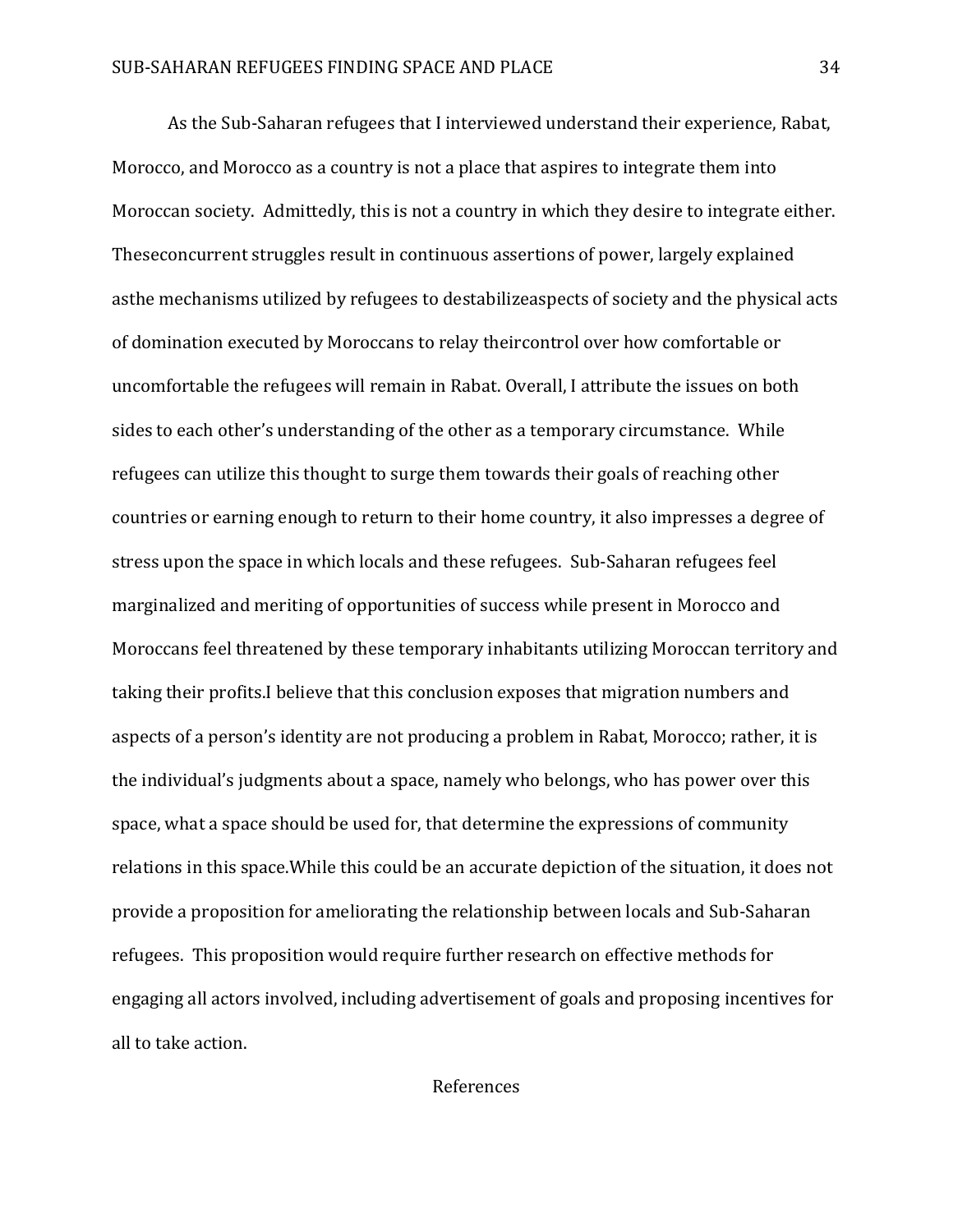Abdullah, 24 April 2016, semistructured interview.

Adia, 29 April 2016, semistructured interview.

- Agier, M. (2011). From Refuge the Ghetto Is Born: Contemporary Figures of Heterotopias. In: Hutchison, R (ed.), Haynes, B.D. (ed.), *The Ghetto: Contemporary Global Issues and Controversies.* Westview Press.
- Anderson, B. (1983) Imagined Communities: Reflections on the Origin and Spread of Nationalism. London: Verso.
- Axelrad, J. (2013). For African refugees in Morocco, a perilous path to asylum. *The Christian Science Monitor.* Retrieved from www.csmonitor.com.
- Bayat, A. (2010). The Quiet Encroachment of the Ordinary. In: Moors, A. (ed.), Pelkmans, M. (ed.), Tayob, A. (ed.), *Life as Politics.* Amsterdam University Press.

Biggie, 2 May 2016, semistructured interview.

Bruce, 6 May 2016, semistructured interview.

Chegraoui, K., 10 April 2016, unstructured interview.

- Fatima, 29 April 2016, semistructured interview.
- Ferguson, J. & Gupta, A. (1992). Beyond Culture: Space, Identity, and the Politics of Difference. *Cultural Anthropology, 7(1).* Retrieved from http://www.culanth.org.

FocusGroup1, 26 April 2016, unstructured interview.

FocusGroup2, 2 May 2016, unstructured interview.

Foucault, M. (1967). Of Other Spaces, Heterotopias. *Conférence au Cercle d'études architecturales.*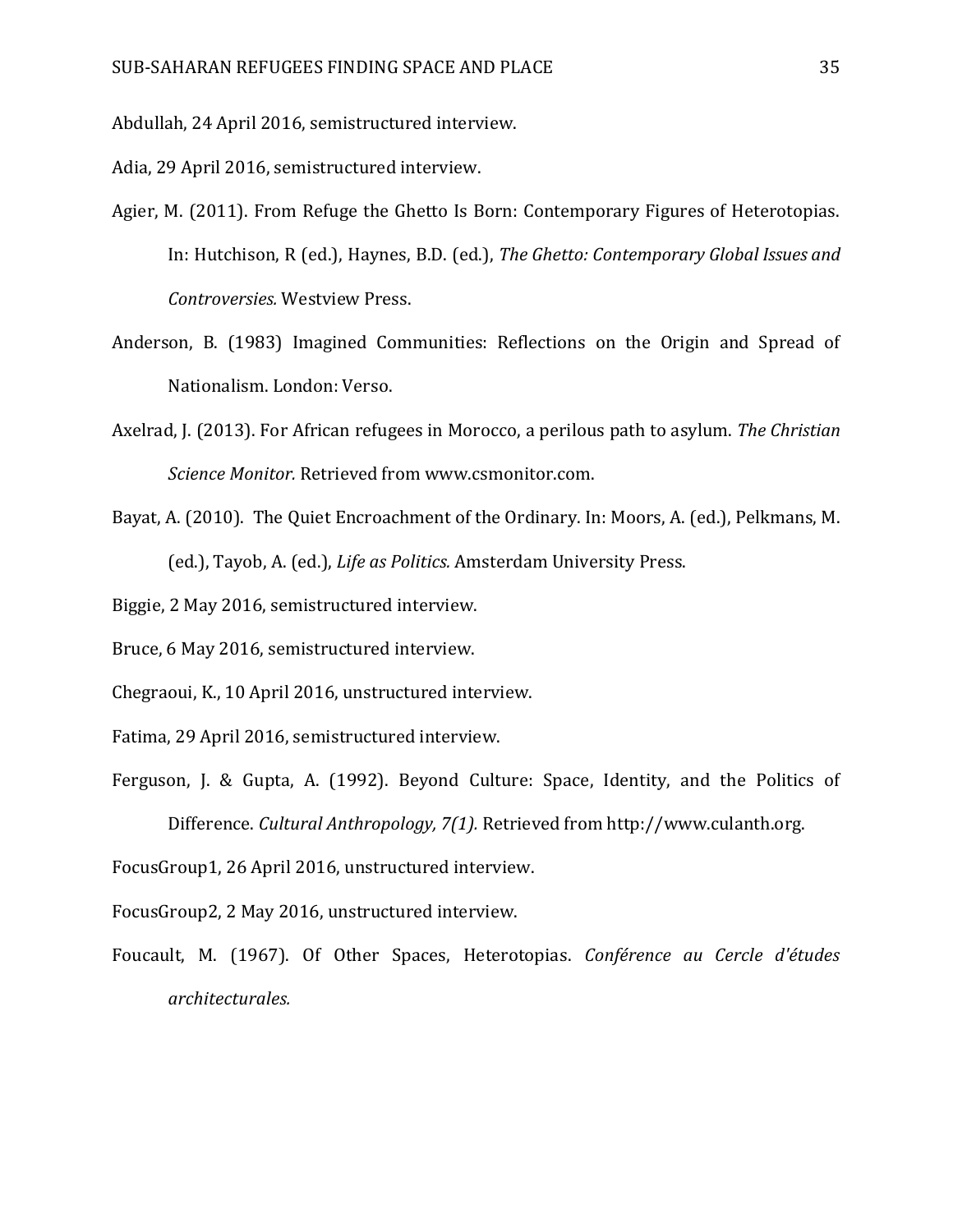Guidebook for Asylum Seekers in Morocco (2006). UNHCR. Retrieved from www.unhcr.org/50a619779.pdf.

John, 24 April 2016, semistructured interview.

- Lahlou, M. (2015). Morocco's Experience of Migration as a Sending, Transit and Receiving Country. *Insitituto Affari Internazionali, 15*(30). Retrieved from www.iai.it/sites/default/files/iaiwp1530.pdf.
- Larson, B.R. (2011). Drawing Back the Curtains: The Role of Domestic Space in the Social Inclusion and Exclusion of Refugees in Rural Demark. *Social Analysis, 55*(2). Berghahn Journals.
- Malkki, L. (1992). National Geographic: The Rooting of People and the Territorialization of National Identity among Scholars and Refugees. *Cultural Anthropology, 7(1).* Retrieved from www.culanth.org.
- Mitchell, D. (1995). The End of Public Space? People's Park, Definitions of the Public, and Democracy. *Annals of the Association of American Geographers, 85*(1). Retrieved from http://sites.middlebury.edu.

Nana, 29 April 2016, semistructured interview.

Noël, 6 May 2016, semistructured interview.

Note on Racial Discrimination against Foreigners in Morocco. (2010). GADEM. Retrieved from http://www.gadem-asso.org/.

Said, E. (1977). Orientalism. London: Penguin.

Samba, 22 April 2016, semistructured interview.

XY, 4 May 2016, semistructured interview.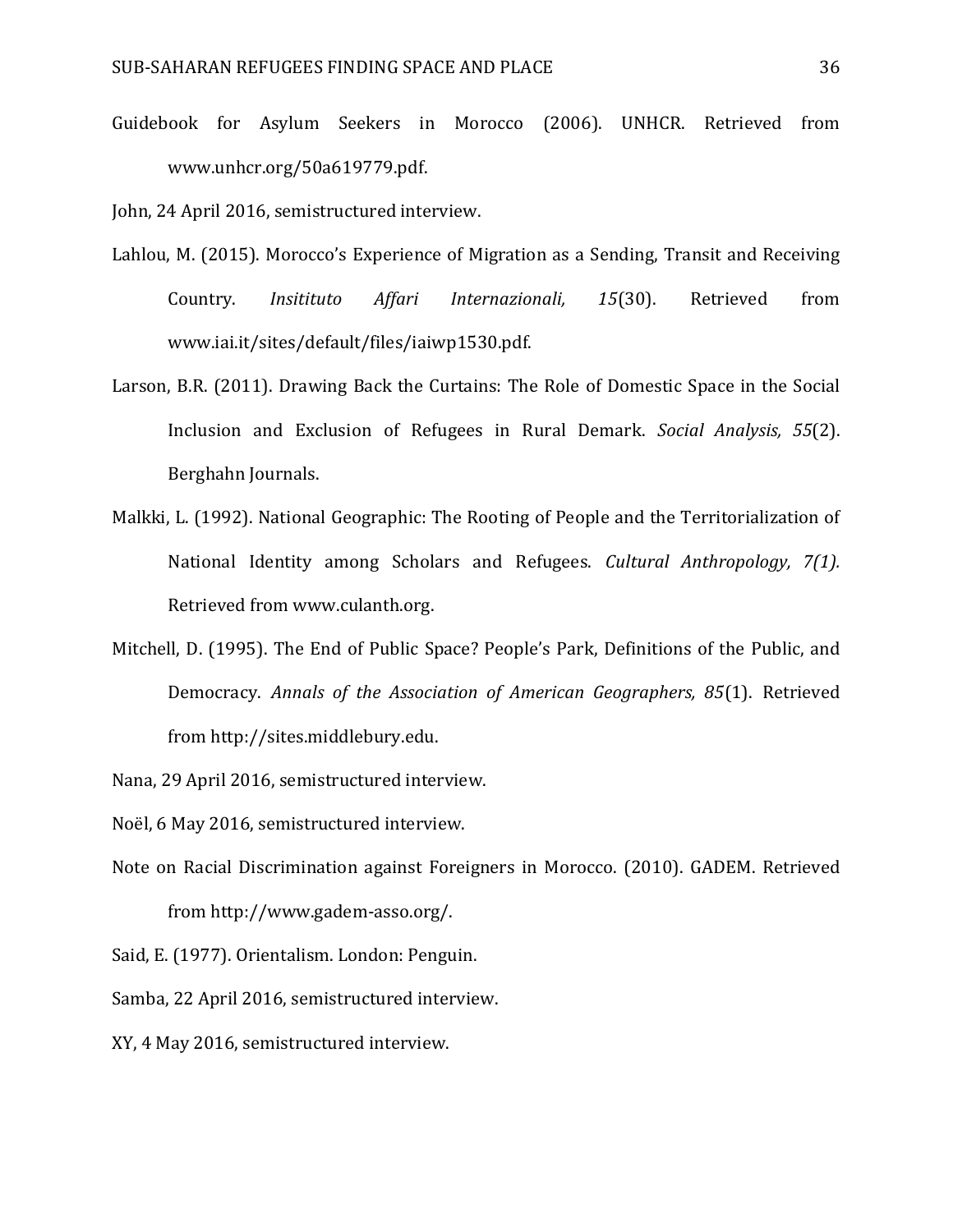## Appendix

## INTERVIEW QUESTIONS

## *To identify interviewee*

Name, Age, Nationality, Reason for Coming to Morocco, Length of time in Morocco and Rabat, Place(s) of Residence, Jobs held while in Rabat

## *Place of Residence*

What do you enjoy about your neighborhood? Have you had any bad experiences while living there? What relationships do you have with your neighbors and landlord? Do you have friends in your area? How did you find your house? Who do you live with? Do you feel safe in this space?

## *Work*

Where do you work? What jobs do you perform? How often do you work? What are your relationships with your coworkers? How do you engage with locals? How often are there new people working here?

## *Community*

What qualities create your ideal community? Where do you spend most of your time? Where do you feel most comfortable in Rabat? Where do you feel uncomfortable in Rabat? Do you feel apart of any communities? Who forms your community? Which nationalities do your friends have? Are you friends with Moroccans?

## *Future*

What are your goals for the future?